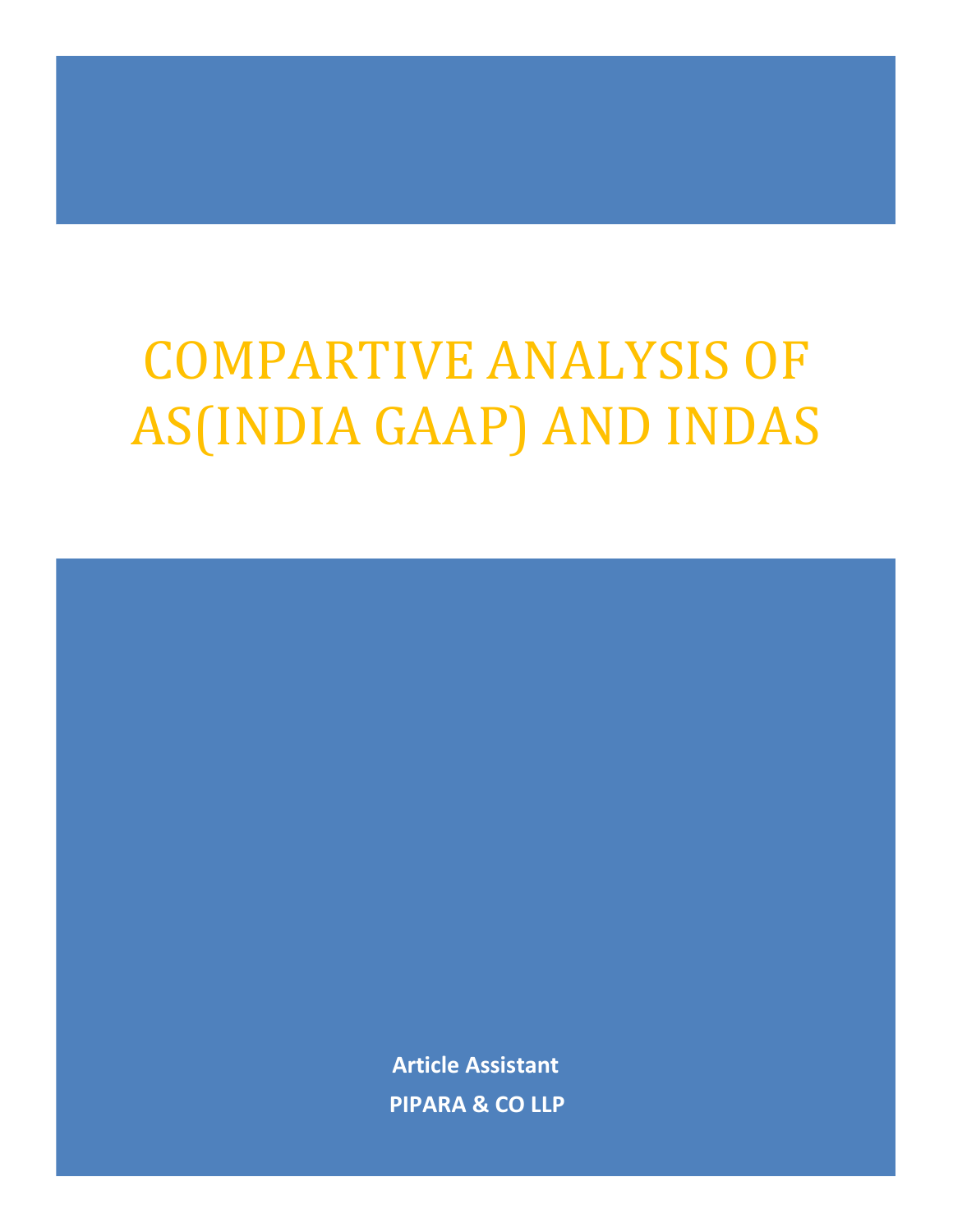# IND AS vs. AS(GAAP)

| Sr. No.        | <b>IND AS</b>                                                                                     | <b>AS</b>                                                                                             |
|----------------|---------------------------------------------------------------------------------------------------|-------------------------------------------------------------------------------------------------------|
| 1              | <b>IND AS 2 - Inventories</b>                                                                     | AS 2 - Valuation of Inventories                                                                       |
| $\overline{2}$ | IND AS 7 - Statement of Cash flows                                                                | AS 3 - Cash flow Statements                                                                           |
| 3              | IND AS 10 - Events after the reporting period                                                     | AS 4 - Contingencies and Events<br>occurring after the Balance sheet date                             |
| 4              | IND AS 8 - Accounting policies, changes<br>in accounting estimates and errors                     | AS 5 - Net Profit or Loss for the<br>period, Prior period items and<br>changes in accounting policies |
| 5              | IND AS 16 - Property, Plant and Equipment                                                         | AS 6 - Depreciation accounting<br>AS 10 - Accounting for Fixed Assets                                 |
| 6              | IND AS 115 - Revenue from Contracts with<br>customers                                             | AS 7 - Construction contracts<br>AS 9 - Revenue Recognition                                           |
| 7              | IND AS 21 - Effects of changes in Foreign<br>exchange rates                                       | AS 11 - Effects of changes in foreign<br>exchange rates                                               |
| 8              | IND AS 20 - Accounting for Government<br><b>Grants and Disclosure of Government</b><br>Assistance | AS 12 - Accounting for Government<br>Grants                                                           |
| 9              | IND AS 40 - Investment Property                                                                   | AS 13 - Accounting for Investments                                                                    |
| 10             | <b>IND AS 103 - Business Combinations</b>                                                         | AS 14 - Accounting for<br>Amalgamations                                                               |
| 11             | IND AS 19 - Employee Benefits                                                                     | AS 15 - Employee benefits                                                                             |
| 12             | IND AS 102 - Share based payments                                                                 | Guidance note on Accounting for<br><b>Employee Share based payments</b>                               |
| 13             | IND AS 23 - Borrowing costs                                                                       | AS 16 - Borrowing costs                                                                               |
| 14             | IND AS 108 - Operating segments                                                                   | AS 17 - Segment Reporting                                                                             |
| 15             | IND AS 24 - Related party disclosures                                                             | AS 18 - Related party disclosures                                                                     |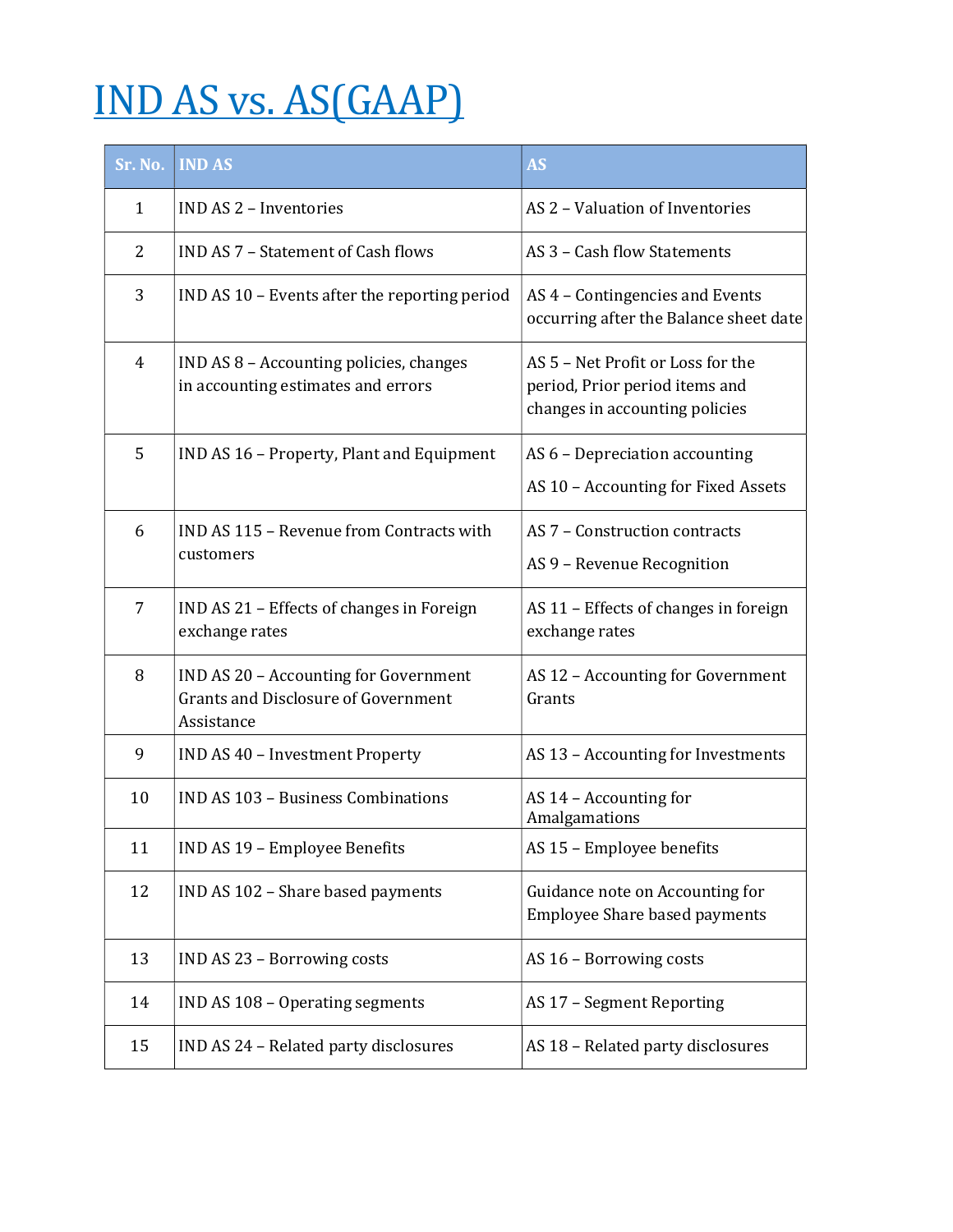| 16 | IND AS 17 - Leases                                                                                                                                                        | AS 19 - Leases                                                                                    |
|----|---------------------------------------------------------------------------------------------------------------------------------------------------------------------------|---------------------------------------------------------------------------------------------------|
| 17 | IND AS 33 - Earnings per share                                                                                                                                            | AS 20 - Earnings per share                                                                        |
| 18 | IND AS 110 - Consolidated Financial<br>Statements IND AS 27 - Separate Financial<br><b>Statements</b><br>IND AS 112 - Disclosure of Interests in Other<br><b>Entities</b> | AS 21 - Consolidated Financial<br><b>Statements</b>                                               |
| 19 | IND AS 12 - Income Taxes                                                                                                                                                  | AS 22 - Accounting for Taxes on<br>Income                                                         |
| 20 | IND AS 28 - Investment in Associates and<br>Joint ventures                                                                                                                | AS 23 - Accounting for Investment in<br>Associates in Consolidated Financial<br><b>Statements</b> |
| 21 | IND AS 105 - Non-current assets held for<br>sale and Discontinued Operations                                                                                              | AS 24 - Discontinuing Operations                                                                  |
| 22 | IND AS 34 - Interim Financial Reporting                                                                                                                                   | AS 25 - Interim Financial Reporting                                                               |
| 23 | IND AS 38 - Intangible assets                                                                                                                                             | AS 26 - Intangible assets                                                                         |
| 24 | IND AS 111 - Joint arrangements<br>IND AS 28 - Investments in Associates and<br>Joint ventures                                                                            | AS 27 - Financial Reporting of<br>Interests in Joint ventures                                     |
| 25 | IND AS 36 - Impairment of Assets                                                                                                                                          | AS 28 - Impairment of assets                                                                      |
| 26 | IND AS 37 - Provisions, Contingent Liabilities<br>and Contingent assets                                                                                                   | AS 29 - Provisions, Contingent<br>Liabilities and Contingent assets                               |
| 27 | IND AS 109 - Financial Instruments<br><b>Recognition and Measurement</b>                                                                                                  | AS 30 - Financial Instruments:<br><b>Recognition and Measurement</b>                              |
| 28 | IND AS 32- Financial instruments presentation AS 31- Financial Instruments                                                                                                | presentation                                                                                      |
| 29 | IND AS 107 - Financial Instruments<br>Disclosures                                                                                                                         | AS 32 - Financial Instruments<br>Disclosures                                                      |
| 30 | <b>IND AS 104 - Insurance Contracts</b>                                                                                                                                   |                                                                                                   |
| 31 | IND AS 106 – Exploration for and Evaluation of Guidance note on Accounting for Oil<br>Mineral resources                                                                   | and Gas Producing activities                                                                      |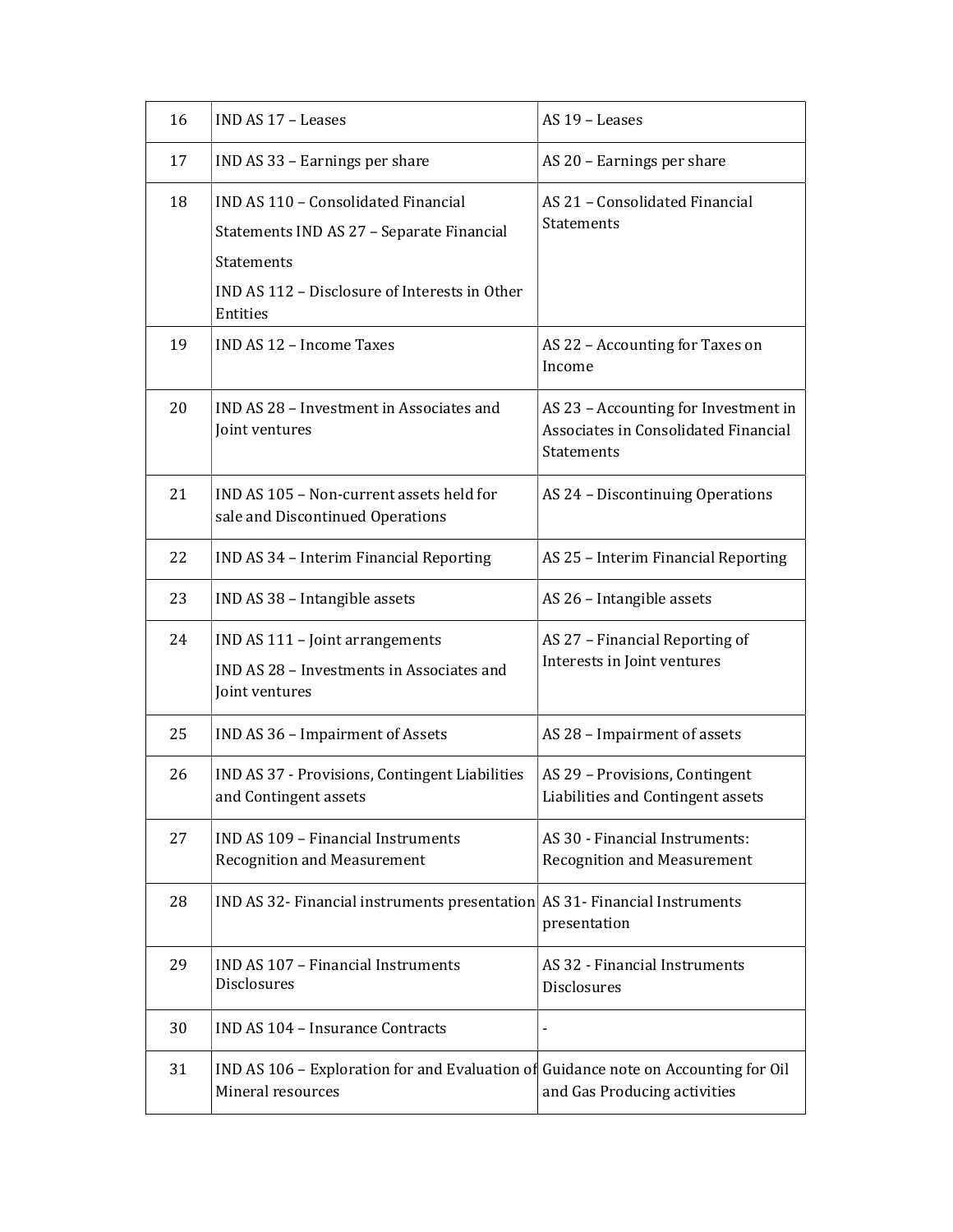| 32 | <b>IND AS 29 - Financial reporting</b><br>in Hyperinflationary economies |  |
|----|--------------------------------------------------------------------------|--|
| 33 | IND AS 41 – Agriculture                                                  |  |

# Summary of differences between IND AS 2 and AS 2 - Inventories

|                                                                                               | <b>IND AS 2</b>                                                                                                                                                                                                                      | AS <sub>2</sub>                                                                                                                                                                                                                                                                       |
|-----------------------------------------------------------------------------------------------|--------------------------------------------------------------------------------------------------------------------------------------------------------------------------------------------------------------------------------------|---------------------------------------------------------------------------------------------------------------------------------------------------------------------------------------------------------------------------------------------------------------------------------------|
| Subsequen<br>t<br>recognitio<br>n                                                             | Deals<br>with<br>the<br>subsequent<br>of<br>cost/carrying<br>recognition<br>amount of<br>inventories<br>as<br>an<br>expense                                                                                                          | Does not deal with the same                                                                                                                                                                                                                                                           |
| Inventory of<br>Service Provider                                                              | Requires that inventory of service<br>provider may be described as<br>"work-in-progress"                                                                                                                                             | Silent on this matter                                                                                                                                                                                                                                                                 |
| Machinery spares                                                                              | <b>Does</b><br>specific<br>not<br>contain<br>explanation in respect of such<br>spares as this aspect is covered<br>under Ind AS 16.                                                                                                  | do<br>include<br>Inventories<br>not<br>machinery spares which can be<br>used only in connection with an<br>item of fixed asset and whose use<br>is expected to be irregular; such<br>machinery spares are accounted<br>for in accordance with AS 10,<br>Accounting for Fixed Assets'. |
| Inventory held by<br>Commodity<br>Broker-trader                                               | Does not apply to measurement of<br>inventories held by commodity<br>broker-traders, who measure their<br>inventories at fair value less costs<br>to sell.                                                                           | Not covered                                                                                                                                                                                                                                                                           |
| <b>Definition of Fair</b><br>value and<br>distinction<br>between NRV and<br><b>Fair value</b> | Defines fair value and provides<br>an explanation in respect of<br>distinction<br>between<br>'net<br>realisable value' and 'fair value'.<br>NRV is an entity specific value<br>whereas fair value is not an<br>entity specific value | Does not contain the definition<br>of fair value and such<br>explanation.                                                                                                                                                                                                             |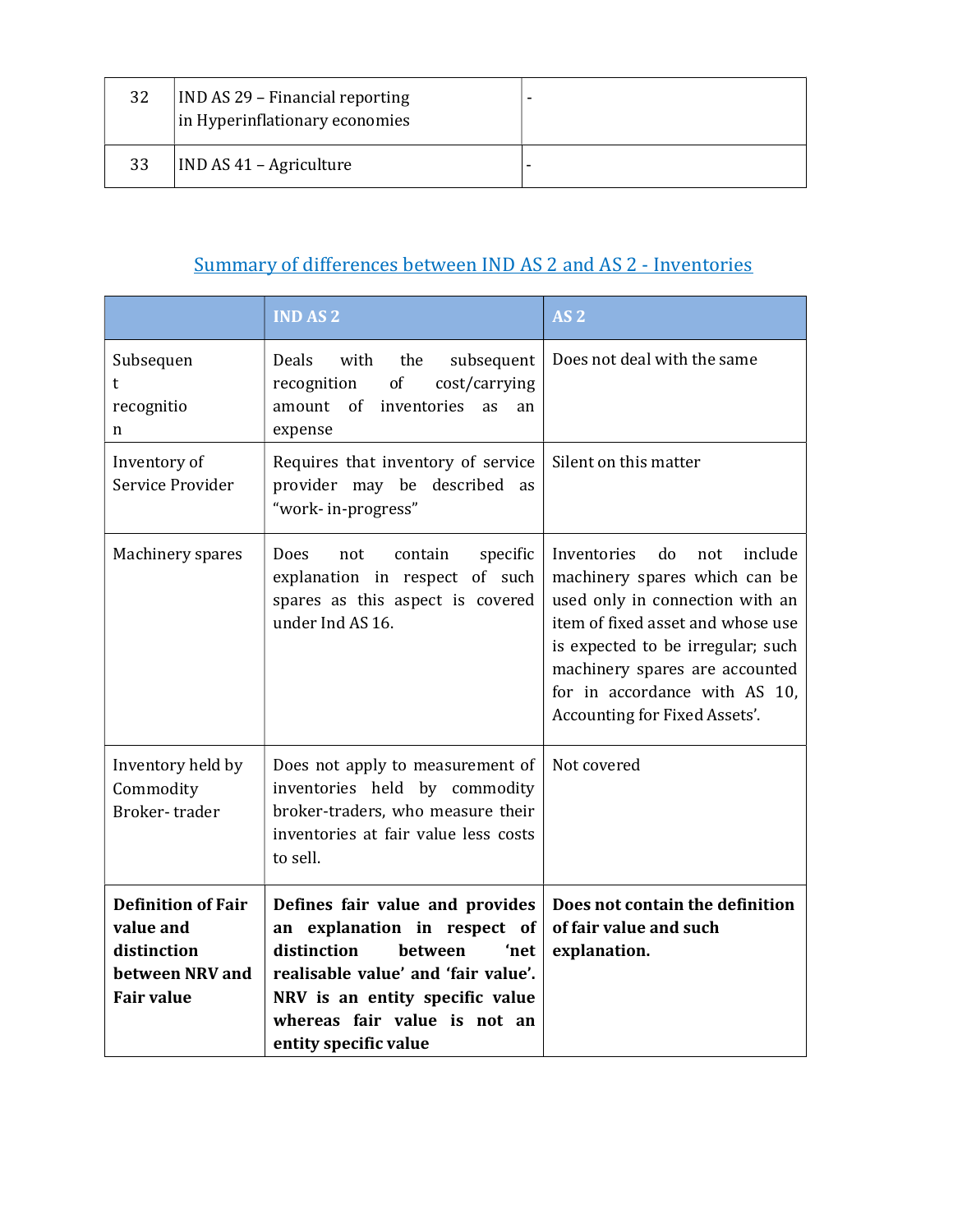| Subsequent<br>assessment of<br><b>NRV</b>                                          | Provides guidance on subsequent<br>assessment of NRV. It states that<br>amount of reversal of any write-<br>down of<br>inventories<br>arising<br>from any<br>NRV,<br>shall<br>increase in<br>be<br>recognized<br>as a reduction in the amount of<br>recognized<br>inventories<br>as<br>an<br>expense in the period in which the<br>reversal occurs                                            | Does not deal with such reversal                                                                                                                                                                                                                                                     |
|------------------------------------------------------------------------------------|-----------------------------------------------------------------------------------------------------------------------------------------------------------------------------------------------------------------------------------------------------------------------------------------------------------------------------------------------------------------------------------------------|--------------------------------------------------------------------------------------------------------------------------------------------------------------------------------------------------------------------------------------------------------------------------------------|
| <b>Inventories</b><br>acquired on<br><b>Deferred</b><br><b>Settlement</b><br>basis | purchase<br>An<br>entity<br>may<br>deferred<br>inventories<br>on<br>settlement terms. When the<br>arrangement effectively contains<br>financing<br>element,<br>that<br>a<br>for<br>element,<br>example<br>a<br>difference between the purchase<br>price for normal credit terms<br>the<br>and<br>amount<br>paid,<br>is<br>recognised as interest expense<br>over the period of the financing. | <b>Contains no such provision</b>                                                                                                                                                                                                                                                    |
| Scope exclusion                                                                    | Excludes from its scope only the<br>measurement of inventories held<br>by producers of agricultural and<br>forest<br>products,<br>agricultural<br>produce after harvest, and minerals<br>and mineral products though it<br>provides guidance on measurement<br>of such inventories                                                                                                            | Excludes from its scope such type<br>of inventories                                                                                                                                                                                                                                  |
| Cost formulae                                                                      | Does not specifically state so and<br>requires the use of consistent cost<br>formulas for all inventories having<br>a similar nature and use to the<br>entity.                                                                                                                                                                                                                                | Specifically provides that the<br>formula used in determining the<br>cost of an item of inventory<br>should reflect the fairest possible<br>approximation<br>the<br>to<br>cost<br>incurred in bringing the items of<br>inventory<br>to<br>their<br>present<br>location and condition |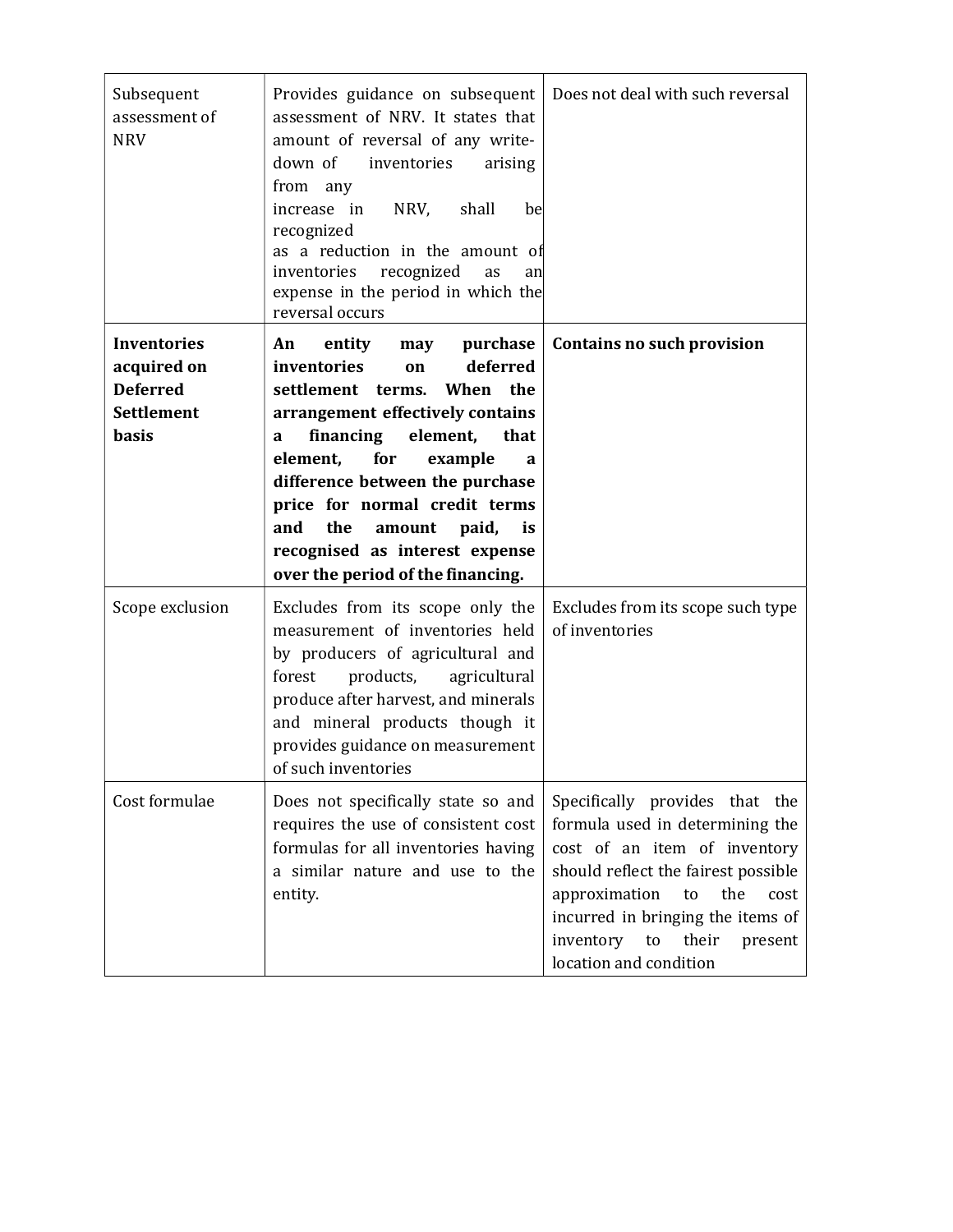### Summary of Differences between IND AS 7 and AS 3 – Cash Flow

|                                                                                                                                            | <b>IND AS 7</b>                                                                                                                                                                                                                                                                                                                                                               | AS <sub>3</sub>                                                                                                                                                          |
|--------------------------------------------------------------------------------------------------------------------------------------------|-------------------------------------------------------------------------------------------------------------------------------------------------------------------------------------------------------------------------------------------------------------------------------------------------------------------------------------------------------------------------------|--------------------------------------------------------------------------------------------------------------------------------------------------------------------------|
| <b>Bank overdrafts</b><br>payable on<br>demand                                                                                             | Specifically includes bank<br>overdrafts<br>which are repayable on demand as a part<br>of cash and cash equivalents                                                                                                                                                                                                                                                           | Silent on this aspect                                                                                                                                                    |
| Treatment of cash<br>payments in<br>specific cases                                                                                         | Provides the treatment of cash payments<br>to manufacture or acquire assets held for<br>rental to others and subsequently held for<br>sale in the ordinary course of business as<br>cash flows from operating activities.<br>Further, treatment of cash receipts from<br>rent and subsequent sale of such assets as<br>cash flow from operating activity is also<br>provided. | Does not contain such<br>requirements                                                                                                                                    |
| Adjustment of the<br>Profit or Loss for<br>the Effects of<br>Undistributed<br>Profits of<br>Associates and<br>Non-controlling<br>Interests | Specifically requires adjustment of the<br>profit<br>loss<br>for the<br>effects<br>or<br>of<br>undistributed profits of associates and<br>non-controlling<br>while<br>interests<br>determining the net cash flow from<br>operating activities using the indirect<br>method                                                                                                    | Not included in AS 3                                                                                                                                                     |
| <b>Cash Flows</b><br>associated with<br>Extraordinary<br>Activities                                                                        | Does not contain this requirement                                                                                                                                                                                                                                                                                                                                             | Requires cash flows<br>associated with<br>extraordinary activities<br>to be separately classified<br>as arising from operating,<br>investing and financing<br>activities |
| Cash Flows arising<br>from Changes in<br>Ownership<br>Interests in a<br>Subsidiary                                                         | Requires to classify cash flows arising<br>from changes in ownership interests in a<br>subsidiary that do not result in a loss of<br>control as cash flows from financing<br>activities                                                                                                                                                                                       | Does not contain such a<br>requirement                                                                                                                                   |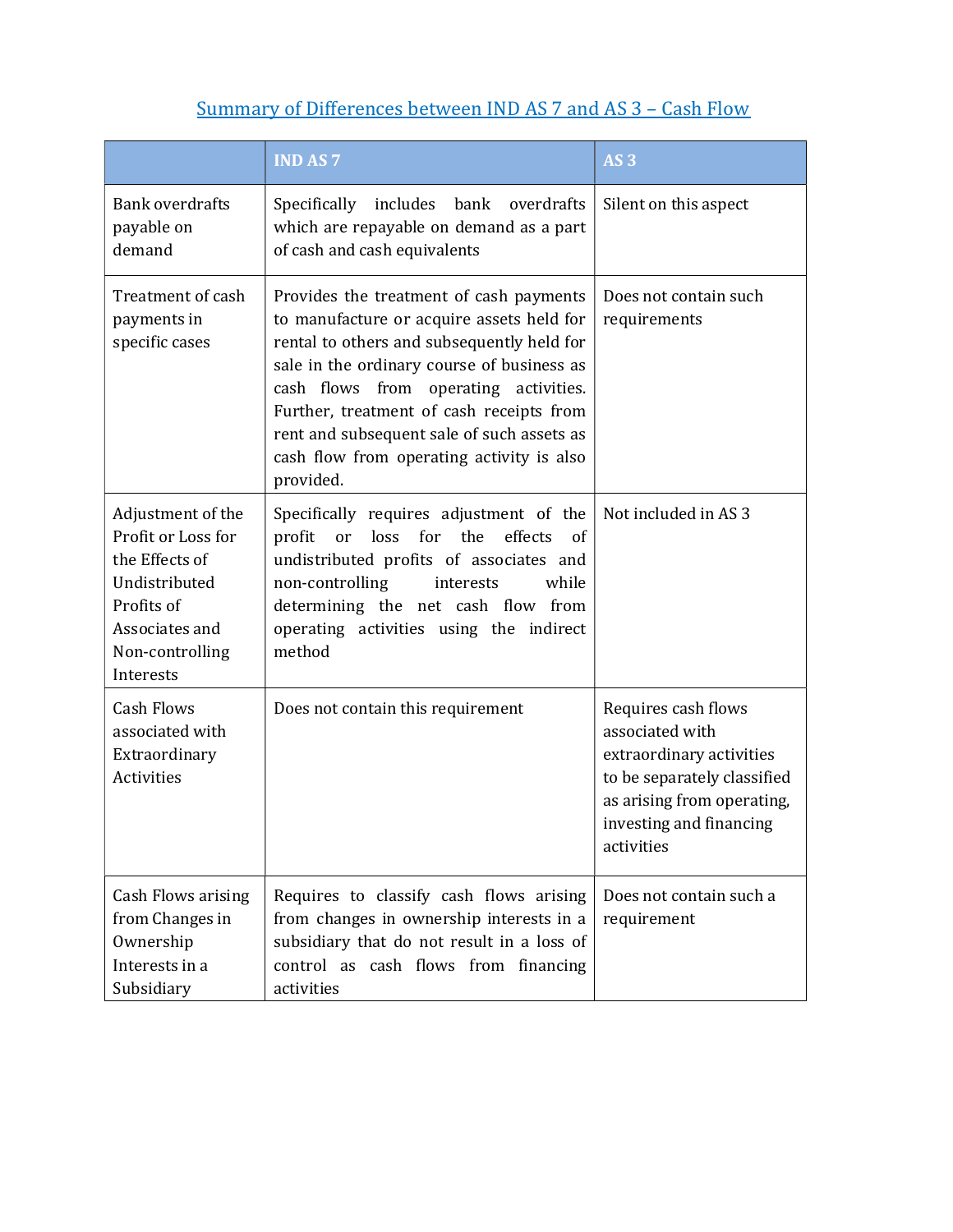| Investment in  | Ind AS 7 mentions the use of equity or cost $ $ AS 3 does not contain |  |
|----------------|-----------------------------------------------------------------------|--|
| Subsidiaries,  | while $\alpha$ accounting for an $\alpha$ such requirements<br>method |  |
| Associates and | investment in an associate, joint venture                             |  |
| Joint Ventures | or a subsidiary. It also specifically deals                           |  |
| (Investees)    | with the reporting of interest in an                                  |  |
|                | associate or a joint venture using equity                             |  |
|                | method.                                                               |  |

# Summary of differences between IND AS 10 and AS 4- Events after the reporting period

|                                                                                     | <b>IND AS 10</b>                                                                                                                                                                                                                                                                                                                                               | AS <sub>4</sub>                                                                                                                                                                                               |
|-------------------------------------------------------------------------------------|----------------------------------------------------------------------------------------------------------------------------------------------------------------------------------------------------------------------------------------------------------------------------------------------------------------------------------------------------------------|---------------------------------------------------------------------------------------------------------------------------------------------------------------------------------------------------------------|
| Non Adjusting<br><b>Events if Material</b>                                          | Requires material non-adjusting<br>events to be disclosed in the<br>financial statements                                                                                                                                                                                                                                                                       | Requires the<br>material<br>non-<br>adjusting events to be disclosed<br>in the report of approving<br>authority                                                                                               |
| <b>Proposed dividend</b>                                                            | Dividend proposed or declared<br>after the reporting period,<br>cannot be recognised as a<br>financial<br>liability<br>in<br>the<br>statements because it does not<br>meet the criteria of a present<br>obligation as per Ind AS 37.<br>Such dividend is required to be<br>disclosed in the notes in the<br>financial statements as per Ind<br>AS <sub>1</sub> | dividend<br>Proposed<br>is<br>required to be adjusted in the<br>financial statements                                                                                                                          |
| Inappropriateness of<br>fundamental<br>accounting<br>assumption of going<br>concern | Requires a fundamental change in<br>the basis of accounting (and not<br>merely adjustment to assets and<br>liabilities within the original basis<br>accounting), if after<br>the<br><sub>of</sub><br>reporting date, it is determined<br>that the fundamental accounting<br>assumption of going concern is no<br>longer appropriate                            | Requires assets and liabilities to<br>be adjusted for events occurring<br>after the balance sheet date that<br>indicate that the fundamental<br>accounting assumption of going<br>concern is not appropriate. |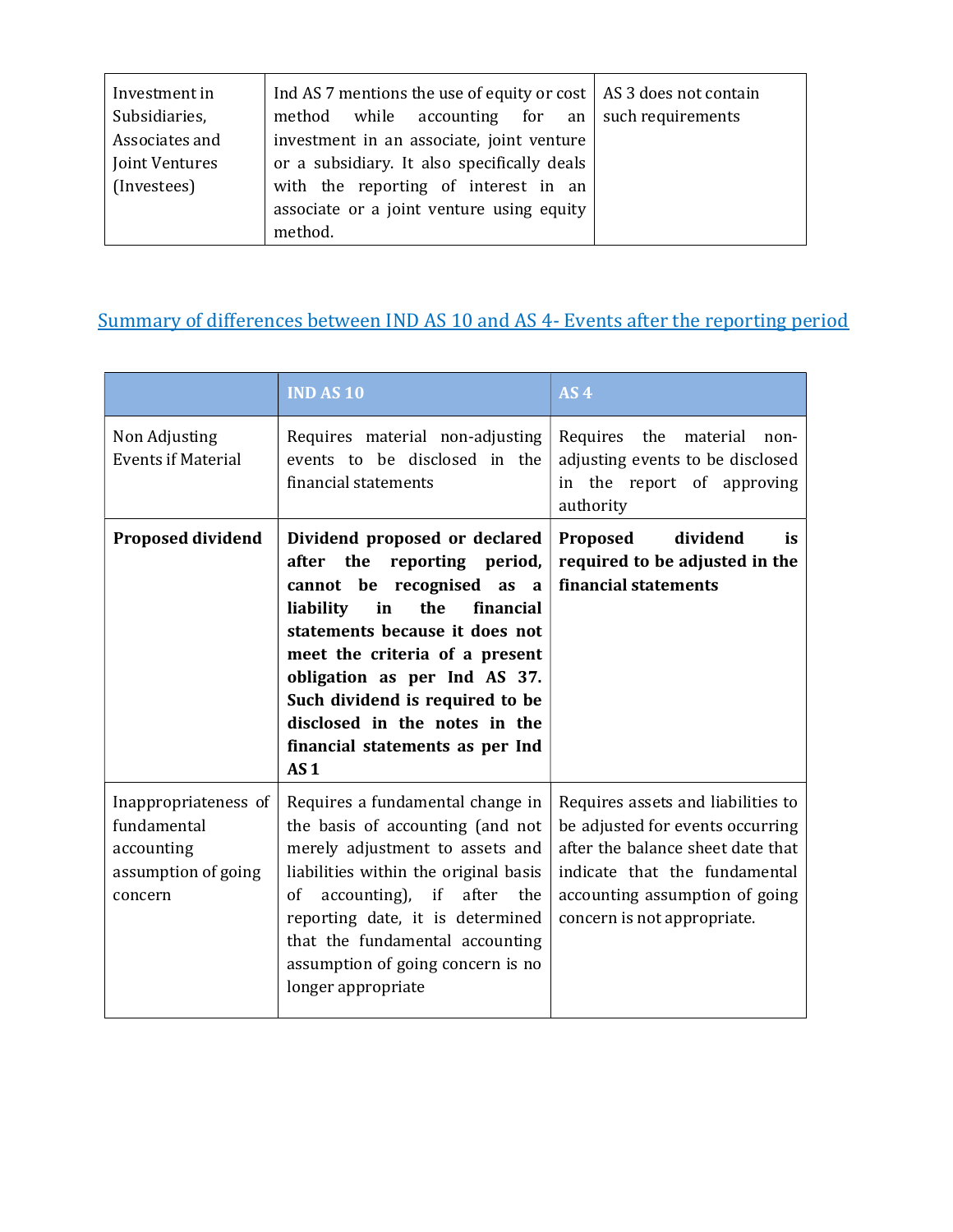#### Summary of Differences between IND AS 8 and AS 5 – Accounting policies, Changes in Accounting estimates and Errors

|                                            | <b>IND AS 8</b>                                                                                                                                                                                                                                                                                                                                                                                                                                                                                                      | AS <sub>5</sub>                                                                                                                                                                                                      |
|--------------------------------------------|----------------------------------------------------------------------------------------------------------------------------------------------------------------------------------------------------------------------------------------------------------------------------------------------------------------------------------------------------------------------------------------------------------------------------------------------------------------------------------------------------------------------|----------------------------------------------------------------------------------------------------------------------------------------------------------------------------------------------------------------------|
| Objective                                  | Objective of Ind AS 8 is to prescribe the<br>selecting<br>and<br>for<br>changing<br>criteria<br>accounting policies, together with the<br>accounting treatment and disclosure of<br>changes in accounting policies, changes in<br>accounting estimates and corrections of<br>errors. Ind AS 8 intends to enhance the<br>relevance and reliability of an entity's<br>financial statements and the comparability<br>of those financial statements over time and<br>with the financial statements of other<br>entities. | Objective of existing AS 5 is to<br>prescribe the classification<br>and disclosure of certain items<br>in the statement of profit and<br>loss for uniform preparation<br>and presentation of financial<br>statements |
| Extraordinary<br>items                     | Prohibits presentation of items of income or<br>expense as extraordinary items linked to<br><b>IND AS1 Presentation of Financial statement</b>                                                                                                                                                                                                                                                                                                                                                                       | Deals with presentation of<br>items of incomes/expenses as<br>extraordinary items                                                                                                                                    |
| Definition<br>of<br>Accounting<br>policies | Definition of accounting policies is wider<br>and includes bases, conventions, rules and<br>practices (in addition to principles) applied<br>by an entity in the preparation and<br>presentation of financial statements                                                                                                                                                                                                                                                                                             | Definition<br>of<br>accounting<br>policies is<br>restricted<br>to<br>specific accounting principles<br>and methods to apply them                                                                                     |
| Change in<br>accountin<br>g policy         | Requires that change in accounting policy<br>should be accounted for with retrospective<br>effect subject to situation where it is<br>impracticable to determine period specific<br>effects or cumulative effect of applying a<br>new accounting policy                                                                                                                                                                                                                                                              | Does not specify how change<br>in accounting policy should be<br>accounted for                                                                                                                                       |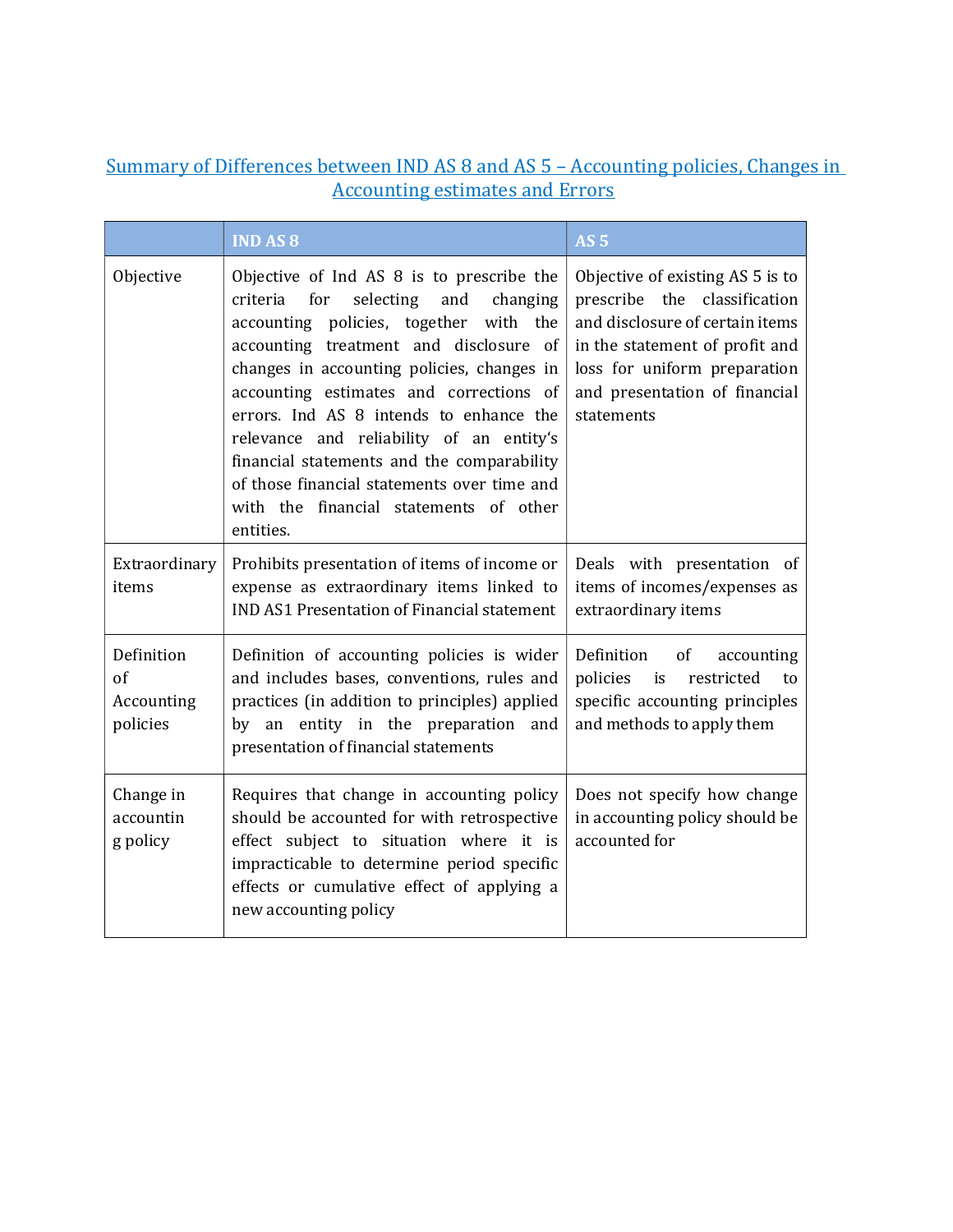| Prior period<br>items                                  | Uses the term 'errors' and relates it to errors<br>or omissions arising from a failure to use or<br>misuse of reliable information (in addition<br>mathematical mistakes, mistakes in<br>to<br>application of accounting policies etc.) that<br>was available when the financial statements<br>of the prior periods were approved for<br>issuance and could reasonably be expected<br>to have been obtained and taken into<br>account in the preparation and presentation<br>of those financial statements. Specifically<br>states errors include frauds | Defines prior period items as<br>incomes or expenses which<br>arise in the current period as<br>a result of errors or omissions<br>in the preparation of financial<br>statements of one or more<br>prior periods. Does<br>not<br>specifically mention errors<br>includes frauds |
|--------------------------------------------------------|----------------------------------------------------------------------------------------------------------------------------------------------------------------------------------------------------------------------------------------------------------------------------------------------------------------------------------------------------------------------------------------------------------------------------------------------------------------------------------------------------------------------------------------------------------|---------------------------------------------------------------------------------------------------------------------------------------------------------------------------------------------------------------------------------------------------------------------------------|
| Rectification<br>of Material<br>Prior Period<br>Errors | Requires rectification of material prior<br>period errors with retrospective effect<br>subject to limited exceptions viz., where it is<br>impracticable to determine the period<br>specific effects or the cumulative effect of<br>applying a new accounting policy.                                                                                                                                                                                                                                                                                     | Requires the rectification of<br>prior<br>period items<br>with<br>prospective effect                                                                                                                                                                                            |

# Summary of differences between IND AS 16 and AS10 – Property, Plant & Equipment

|                                                    | <b>IND AS 16</b>                                                                                                                                                                                               | <b>AS 10</b>                                                                                                                                                                                                                                                               |
|----------------------------------------------------|----------------------------------------------------------------------------------------------------------------------------------------------------------------------------------------------------------------|----------------------------------------------------------------------------------------------------------------------------------------------------------------------------------------------------------------------------------------------------------------------------|
| Accounting for<br><b>Real Estate</b><br>Developers | IND AS 16 includes accounting of<br>PPE by real estate developers in its<br>scope                                                                                                                              | AS<br>10<br>specifically<br>excludes<br>accounting<br>for<br>real<br>estate<br>developers from its scope                                                                                                                                                                   |
| Criteria for Initial<br>Recognition                | PPE should be recognised if:-<br>It is probable that future<br>(a)<br>economic benefits associated<br>with the item will flow to the<br>entity and<br>Cost of item can be measured<br>(b)<br>reliably          | Does not lay any specific criteria<br>for recognition of FA. If it meets<br>the definition of FA it is recognised<br>as FA.                                                                                                                                                |
| Subsequent<br>expenditur<br>e                      | Initial costs as well as subsequent<br>are evaluated based on<br>costs<br>recognition principle to determine<br>whether<br>they<br>need<br>be<br>to<br>recognised as item of PPE<br><sub>or</sub><br>expensed. | 10<br>As<br>prescribes<br>separate<br>recognition principle<br>for<br>subsequent<br>expenditure. Such expenditures<br>are capitalised only if they increase<br>the future benefits from existing<br>its previously<br>beyond<br>asset<br>assessed standard of performance. |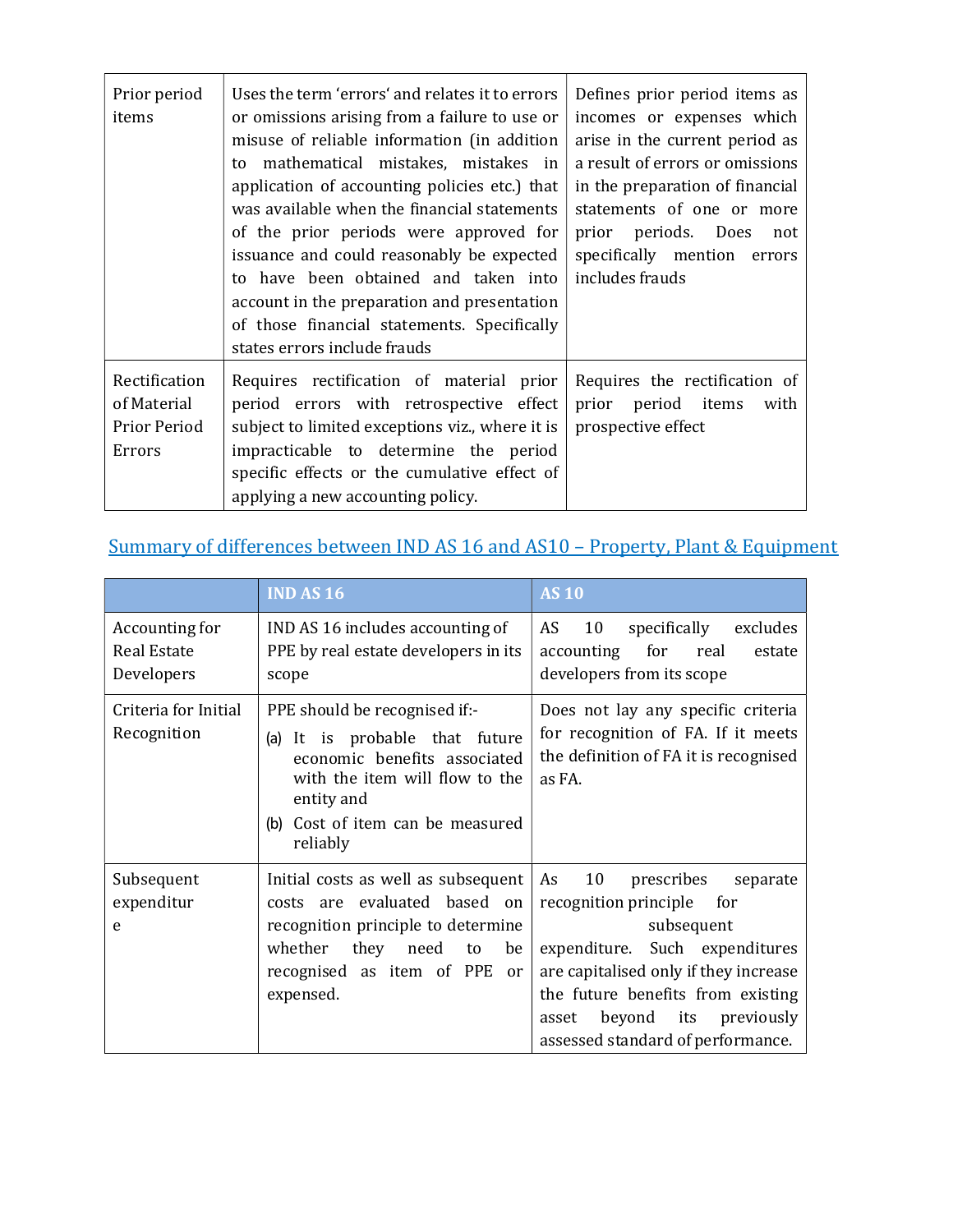| Major spare parts<br>capitalisation                                              | They are capitalised when entity<br>expects to use them during more<br>than one period and when they<br>can be used only in connection<br>with an item of PPE                                                                                                                                                                                                                                                                                                | Only those spares are capitalised<br>which<br>be<br>used<br>can<br>only in<br>connection with a fixed asset and<br>whose use is expected to be<br>irregular.                                                                                                                                                                                 |
|----------------------------------------------------------------------------------|--------------------------------------------------------------------------------------------------------------------------------------------------------------------------------------------------------------------------------------------------------------------------------------------------------------------------------------------------------------------------------------------------------------------------------------------------------------|----------------------------------------------------------------------------------------------------------------------------------------------------------------------------------------------------------------------------------------------------------------------------------------------------------------------------------------------|
| Componen<br>t approach                                                           | Each major part of an item of PPE<br>with a cost that is significant in<br>relation to the total cost is<br>depreciated separately. As a result<br>cost of replacing such parts is<br>capitalised<br>with<br>consequent<br>derecognition of carrying amount<br>of<br>replaced part. Cost of replacing<br>those parts which have not been<br>depreciated<br>is<br>also<br>separately<br>capitalised<br>with<br>consequent<br>derecognition of replaced parts. | It is not mandatory to adopt<br>component<br>approach. But the<br>standard states that accounting for<br>a tangible FA may be improved if<br>total cost is allocated to its various<br>component parts. AS 10 nor AS 6<br>deals with aspects such as separate<br>depreciation of<br>components,<br>capitalising cost of replacement,<br>etc. |
| Cost of<br>major<br>inspection                                                   | They should be capitalised with<br>consequent decognition of any<br>remaining carrying amount if the<br>cost of previous inspection                                                                                                                                                                                                                                                                                                                          | Does not deal with this aspect                                                                                                                                                                                                                                                                                                               |
| Costs of<br>dismantling and<br>removing item of<br>PPE and<br>restoring the site | Initial estimate of such costs to be<br>included in cost of PPE                                                                                                                                                                                                                                                                                                                                                                                              | such<br><b>Does</b><br>contain<br>not<br>a<br>requirement. But Guidance note on<br>for<br>0 <sub>il</sub><br>Accounting<br>and<br>Gas<br>producing<br>activities<br>requires<br>capitalisation of such costs                                                                                                                                 |
| Cost model or<br>revaluation model                                               | Entity can choose Cost model or<br>Revaluation<br>model<br>as<br>its<br>accounting policy and apply that<br>policy to entire class of PPE. Under<br>revaluation model, revaluation is<br>made with reference to Fair value<br>of PPE with sufficient regularity<br>(may be every year for some and<br>once in 3 to 5 years for others<br>depending upon changes in fair                                                                                      | Allows revaluation of FA. However<br>revaluation approach adopted is ad<br>hoc and does not require adoption<br>of fair value as its accounting<br>policy or require revaluation to be<br>done with regularity. It also<br>provides an option for selection of<br>within<br>class<br>for<br>assets<br>a<br>revaluation on systematic basis.  |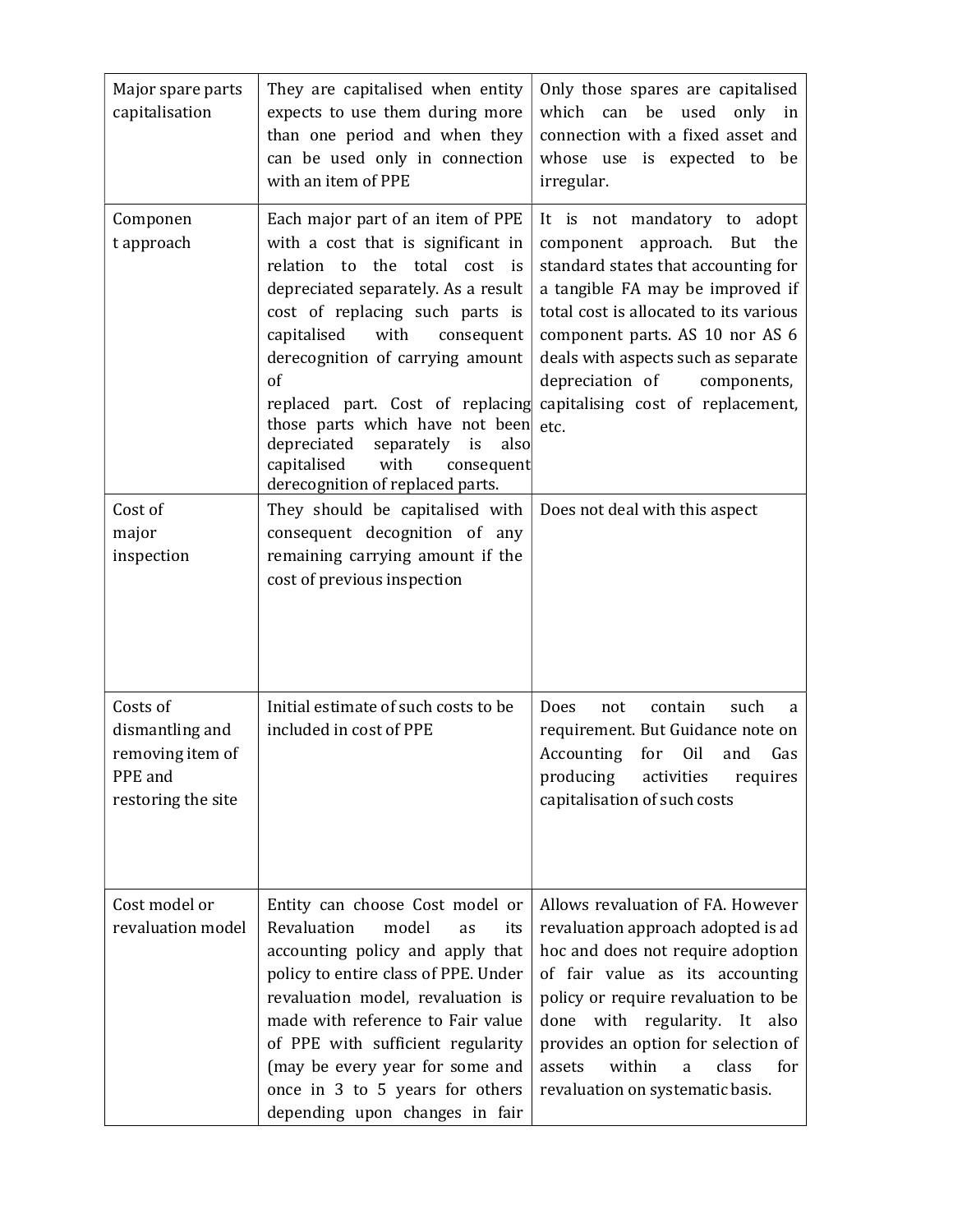|                                                            | value)                                                                                                                                                                                                                                                                                                                                                                                                                                                              |                                                                                                                                                                                                                                                                                                                                             |
|------------------------------------------------------------|---------------------------------------------------------------------------------------------------------------------------------------------------------------------------------------------------------------------------------------------------------------------------------------------------------------------------------------------------------------------------------------------------------------------------------------------------------------------|---------------------------------------------------------------------------------------------------------------------------------------------------------------------------------------------------------------------------------------------------------------------------------------------------------------------------------------------|
| <b>Transfers</b><br>from<br>Revaluation<br>Surplus         | Revaluation surplus included in<br>Equity may be transferred to<br>Retained earnings when the asset<br>is derecognised or such transfers<br>are made on excess depreciation<br>portion                                                                                                                                                                                                                                                                              | Guidance note on Revaluation of<br>transfer from<br>that<br>FA<br>states<br>revaluation surplus to P&L may be<br>done on excess depreciation or<br>when asset is sold the loss on sale<br>can be adjusted with Revaluation<br>reserve. If asset is disposed then<br>any balance of Revaluation reserve<br>is transferred to General Reserve |
| Self constructed<br>assets                                 | Cost of abnormal amounts of<br>wasted material, labour or other<br>resources incurred in construction<br>of an asset is not included in cost of<br>assets                                                                                                                                                                                                                                                                                                           | It does not mention the same                                                                                                                                                                                                                                                                                                                |
| Deferred<br>payment beyond<br>normal credit<br>terms       | Cost of an item of PPE is the cash<br>price equivalent at the recognition<br>date. If payment is deferred<br>beyond normal credit terms the<br>difference between<br>cash price<br>equivalent and<br>total payment is recognised as<br>interest over the period of credit<br>unless such interest is capitalised in<br><b>IND</b><br>accordance<br>with<br>AS<br>23.<br>Similarly cash price equivalent has<br>been followed in case of disposal of<br>assets also. | Does not contain this reugiremnet                                                                                                                                                                                                                                                                                                           |
| <b>Fixed assets</b><br>jointly owned                       | It does not specifically deal with<br>aspect as these would basically be<br>covered under IND AS 31 as jointly<br>controlled assets                                                                                                                                                                                                                                                                                                                                 | Specifically deals with the same<br>and states that the extent of its<br>share in such assets and the<br>proportion in the original<br>cost,<br>accumulated<br>depreciation and written down<br>value are stated in the balance<br>sheet                                                                                                    |
| Several assets<br>purchased for a<br>consolidated<br>price | Does not deal with this situation                                                                                                                                                                                                                                                                                                                                                                                                                                   | Provides that consideration should<br>be apportioned to various assets<br>on fair basis as determined by<br>competent valuers                                                                                                                                                                                                               |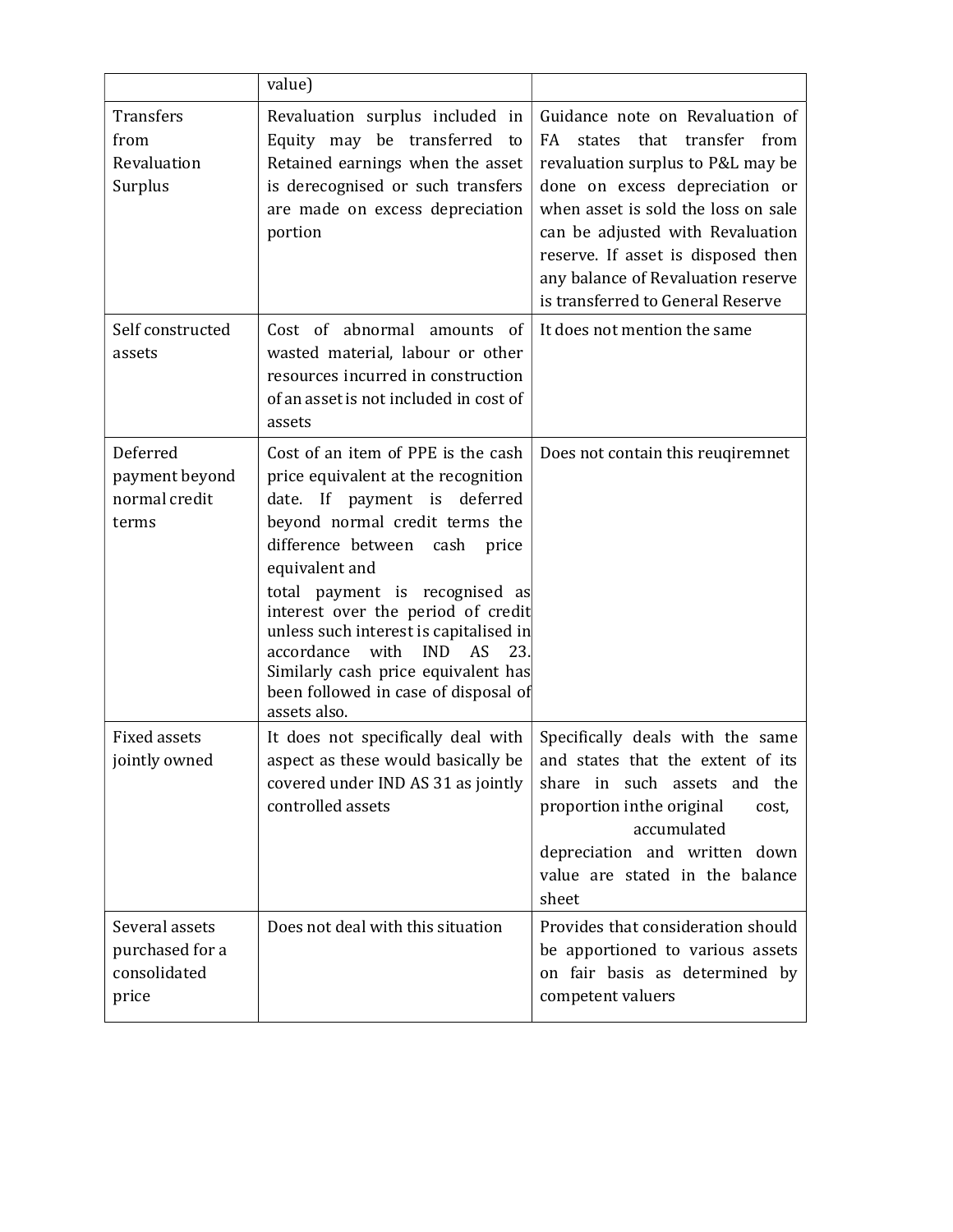| Review of<br>residual value<br>and useful life                                                       | Residual value and useful life of an<br>asset be reviewed at least at each<br>financial<br>end<br>year<br>and<br>if<br>expectations differ from previous<br>estimates the change should be<br>accounted for as a change in an<br>accounting estimate                                                                                                                          | Such review is not obligatory as it<br>simply provides useful life of an<br>be<br>reviewed<br>asset<br>may<br>periodically.                                                                                                                                                                                                                                                                            |
|------------------------------------------------------------------------------------------------------|-------------------------------------------------------------------------------------------------------------------------------------------------------------------------------------------------------------------------------------------------------------------------------------------------------------------------------------------------------------------------------|--------------------------------------------------------------------------------------------------------------------------------------------------------------------------------------------------------------------------------------------------------------------------------------------------------------------------------------------------------------------------------------------------------|
| Review of<br>Depreciation<br>method                                                                  | Depreciation method applied to an<br>asset should be reviewed at least<br>at each financial year end and if<br>there has been a significant change<br>expected<br>pattern<br>the<br>of<br>in<br>consumption of future economic<br>benefits embodied in the asset, the<br>method should be changed. Such a<br>change should be considered as<br>change in accounting estimate. | Depreciation<br>method<br>can<br>be<br>changed only if the adoption of new<br>method is required by statute or for<br>compliance with an accounting<br>standard or if it is considered that<br>the change would result in a more<br>appropriate<br>preparation<br>or<br>of<br>financial<br>presentation<br>Such a change<br>statements.<br>is<br>considered<br>change<br>as<br>in<br>accounting policy |
| Compensation<br>from third<br>parties for items<br>of PPE that were<br>impaired, lost or<br>given up | Requires that compensation from<br>third parties for items of PPE that<br>were impaired, lost or given up<br>should<br>be<br>included<br>in<br>the<br>Statement of Profit and Loss when<br>compensation becomes receivable.                                                                                                                                                   | Does not deal with this aspect                                                                                                                                                                                                                                                                                                                                                                         |
| Gains on<br>derecognition of<br><b>PPE</b>                                                           | Gains arising on derecognition of<br>an item of PPE should not be<br>treated as revenue as defined in<br><b>IND AS 115</b>                                                                                                                                                                                                                                                    | Silent on this aspect                                                                                                                                                                                                                                                                                                                                                                                  |
| PPE held for rental<br>to others, in<br>ordinary course of<br>business                               | Subsequent sale of $\vert$ Deals with the situation                                                                                                                                                                                                                                                                                                                           | No such provision                                                                                                                                                                                                                                                                                                                                                                                      |
| Accounting for<br>items of Fixed<br>assets held for<br>sale                                          | IND AS 16 does not deal with<br>assets 'held for sale' as treatment<br>is covered under IND AS 105                                                                                                                                                                                                                                                                            | Deals with accounting for items of<br>fixed assets retired from active use<br>and held for sale.                                                                                                                                                                                                                                                                                                       |
| PPE acquired in<br>exchange of non-<br>monetary asset                                                | Recognised at its Fair value unless<br>exchange transaction lacks<br>(a)<br>commercial substance or (b) fair<br>value of neither the asset received<br>nor the asset given up is reliably<br>measured                                                                                                                                                                         | Recognised at fair market value of<br>consideration given or fair market<br>value of asset acquired if it is more<br>evident.<br>Alternative<br>clearly<br>accounting is also prescribed, where<br>assets are similar, record at net<br>book value of asset given up                                                                                                                                   |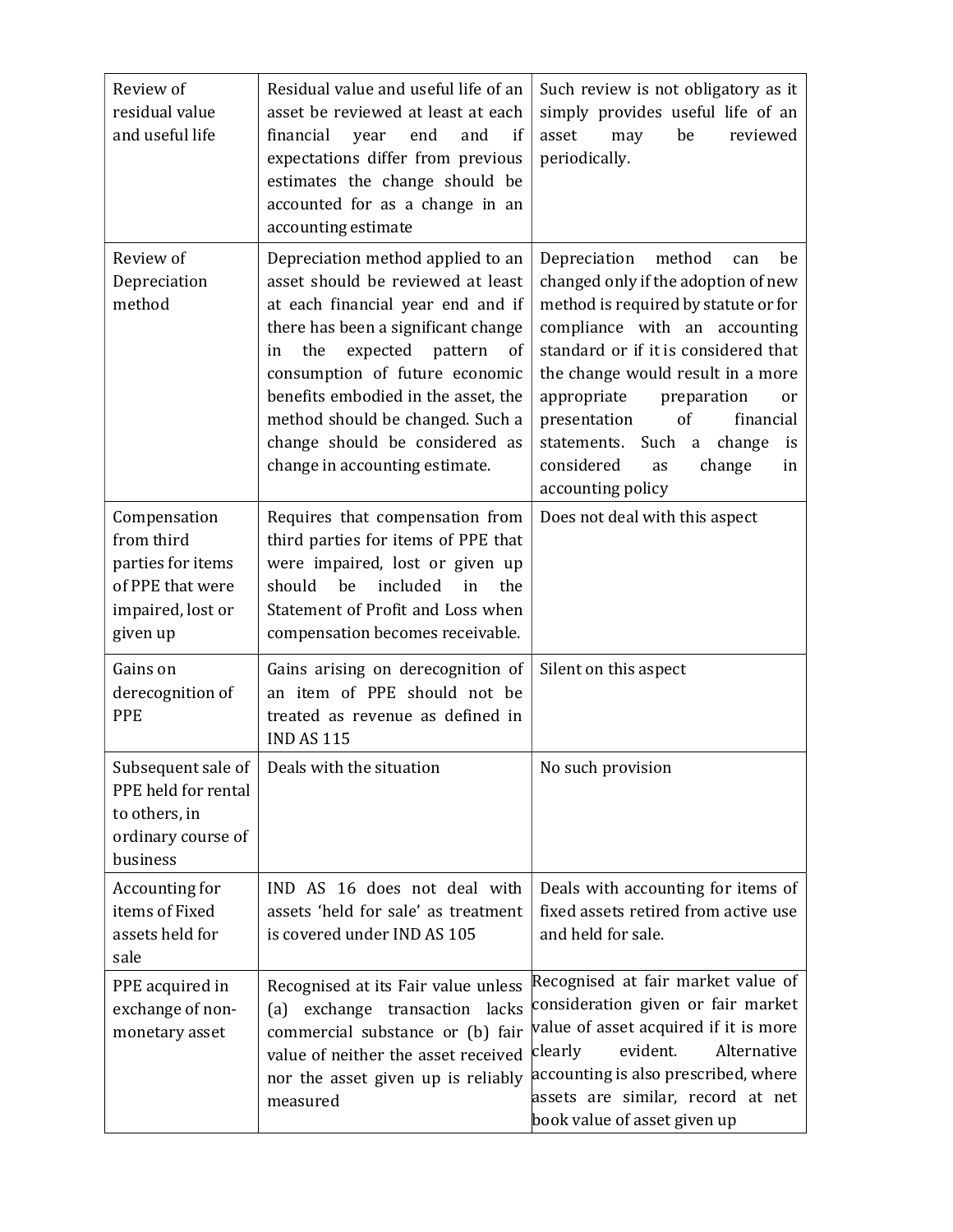#### Summary of differences between AS 9 & 7 and IND AS 115 - Revenue from Contracts with Customers

|                            | <b>IND AS 115</b>                                                                                                                                                                                                                                                  | AS 9/7                                                                                                                                                                                                                                                                                                                                                                                                                                                                                                                                            |
|----------------------------|--------------------------------------------------------------------------------------------------------------------------------------------------------------------------------------------------------------------------------------------------------------------|---------------------------------------------------------------------------------------------------------------------------------------------------------------------------------------------------------------------------------------------------------------------------------------------------------------------------------------------------------------------------------------------------------------------------------------------------------------------------------------------------------------------------------------------------|
| Revenue<br>Recognitio<br>n | Entity shall recognise revenue when<br>the entity satisfies a performance<br>obligation by transferring a promised<br>good or service to a customer. An asset<br>is transferred when or as customer<br>obtains control of that asset.                              | AS 9- Revenue is recognised when<br>significant risks and rewards of<br>ownership is transferred to buyer.<br>AS 7 - revenue is recognised when<br>outcome of a construction contract<br>can be estimated reliably, contract<br>revenue should be recognised by<br>reference to stage of completion<br>of<br>contract activity at the reporting<br>date                                                                                                                                                                                           |
| Coverage                   | Comprehensively deals with all types of<br>performance obligation contract with<br>customer. However it does not deal<br>from<br>'interest'<br>with<br>revenue<br><sub>or</sub><br>'dividend' which are covered in financial<br>instruments standard               | AS 7 covers only revenue from<br>construction contracts which is<br>measured<br>at<br>consideration<br>received/receivable. AS 9 deals<br>only with recognition of revenue<br>from sale of goods, rendering of<br>services,<br>interest, royalties and dividends                                                                                                                                                                                                                                                                                  |
| Measurement<br>of Revenue  | Revenue is measured at Transaction<br>price<br>i.e. amount of consideration to which<br>an entity expects to be entitled in<br>exchange for transferring promised<br>goods or services to a customer<br>excluding amounts collected on behalf<br>of third parties. | AS 9 - Revenue is gross inflow of<br>receivables<br>other<br>cash,<br><b>or</b><br>consideration arising in the course<br>of ordinary activities. Revenue is<br>measured by charges made to<br>customers or clients for goods<br>supplied and services rendered to<br>then and by the charges and<br>rewards arising from the use of<br>resources by them.<br>AS 7 - Measured at consideration<br>received/receivable<br>and<br>be<br>to<br>recognised<br>as<br>revenue<br><b>as</b><br>construction progresses if certain<br>conditions are met. |
| Capitalisation<br>of costs | Provides guidance on recognition of<br>costs to obtain and fulfil a contract as an<br>asset                                                                                                                                                                        | AS 7 & 9 do not deal with this<br>aspect.                                                                                                                                                                                                                                                                                                                                                                                                                                                                                                         |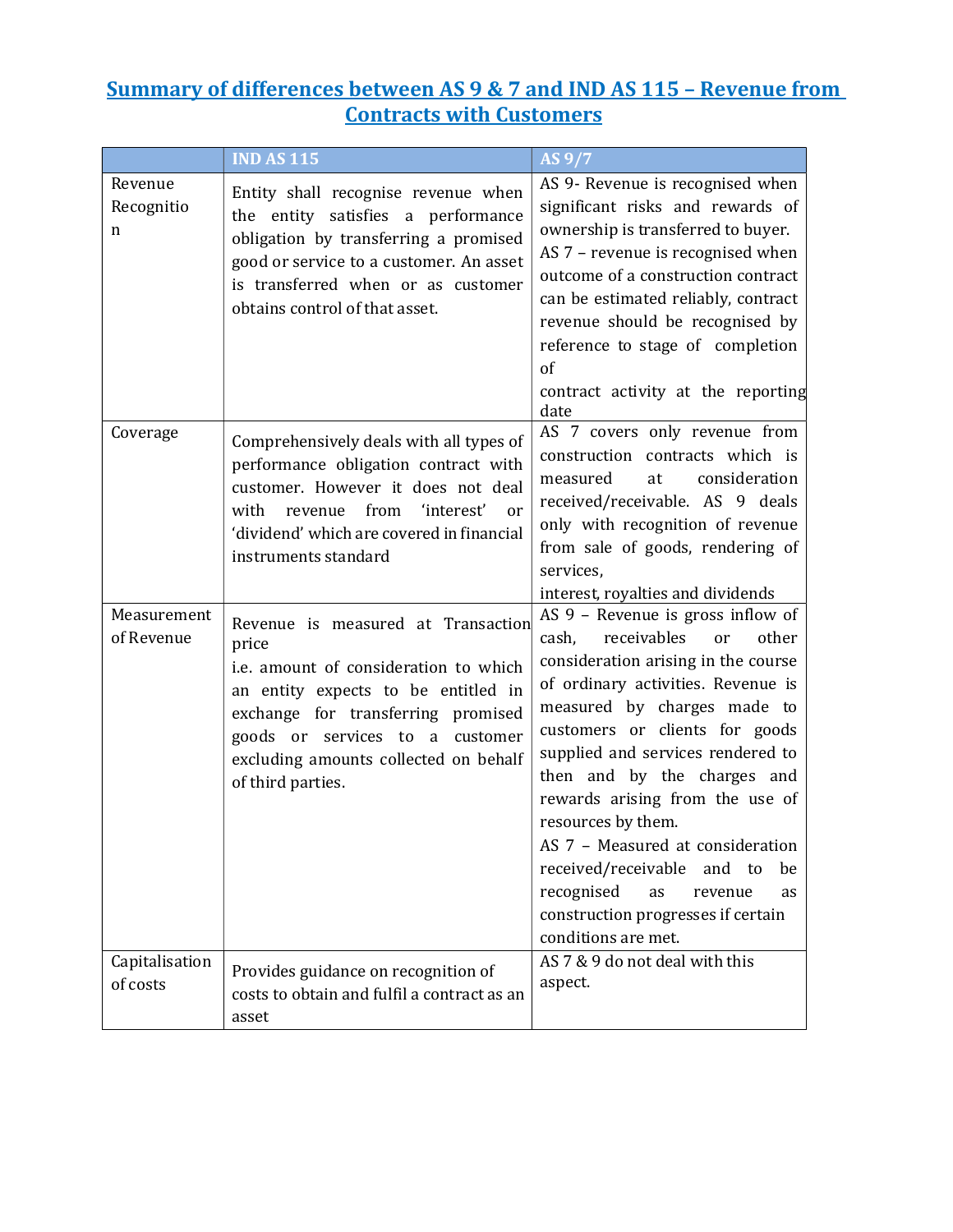| <b>IND AS 19</b><br><b>AS 15</b><br>Employee benefits arising from constructive<br>AS 15 does not deal with<br>Constructive<br>obligations are also covered.<br>obligation<br>the same<br>Employee includes Directors of all categories<br>Coverage of<br>Employee includes whole<br>time directors<br>employees<br>Multi-<br>Deals with situations where<br>AS 15 does not deal with<br>there<br>is<br>a<br>employer<br>contractual<br>agreement between<br>multi<br>the same<br>a<br>plans<br>employer plan and its participants<br>that<br>determines how the surplus in the plan will be<br>distributed to the participants (or<br>the deficit funded).<br>As per Ind AS 19, participation in a defined<br>Related party<br>Does not contain similar<br>transaction<br>benefit plan sharing risks between various<br>provisions<br>entities under common control is a related<br>party transaction for each group entity and<br>some disclosures are required in the separate<br>or individual financial<br>statements of an entity<br>Encourages, but does not require, an entity to<br>Though does not require<br>Actuary | Summary of differences between IND AS 19 and AS 15 - Employee Benefits |                                                |                        |  |
|---------------------------------------------------------------------------------------------------------------------------------------------------------------------------------------------------------------------------------------------------------------------------------------------------------------------------------------------------------------------------------------------------------------------------------------------------------------------------------------------------------------------------------------------------------------------------------------------------------------------------------------------------------------------------------------------------------------------------------------------------------------------------------------------------------------------------------------------------------------------------------------------------------------------------------------------------------------------------------------------------------------------------------------------------------------------------------------------------------------------------------|------------------------------------------------------------------------|------------------------------------------------|------------------------|--|
|                                                                                                                                                                                                                                                                                                                                                                                                                                                                                                                                                                                                                                                                                                                                                                                                                                                                                                                                                                                                                                                                                                                                 |                                                                        |                                                |                        |  |
|                                                                                                                                                                                                                                                                                                                                                                                                                                                                                                                                                                                                                                                                                                                                                                                                                                                                                                                                                                                                                                                                                                                                 |                                                                        |                                                |                        |  |
|                                                                                                                                                                                                                                                                                                                                                                                                                                                                                                                                                                                                                                                                                                                                                                                                                                                                                                                                                                                                                                                                                                                                 |                                                                        |                                                |                        |  |
|                                                                                                                                                                                                                                                                                                                                                                                                                                                                                                                                                                                                                                                                                                                                                                                                                                                                                                                                                                                                                                                                                                                                 |                                                                        |                                                |                        |  |
|                                                                                                                                                                                                                                                                                                                                                                                                                                                                                                                                                                                                                                                                                                                                                                                                                                                                                                                                                                                                                                                                                                                                 |                                                                        |                                                |                        |  |
|                                                                                                                                                                                                                                                                                                                                                                                                                                                                                                                                                                                                                                                                                                                                                                                                                                                                                                                                                                                                                                                                                                                                 |                                                                        |                                                |                        |  |
|                                                                                                                                                                                                                                                                                                                                                                                                                                                                                                                                                                                                                                                                                                                                                                                                                                                                                                                                                                                                                                                                                                                                 |                                                                        |                                                |                        |  |
|                                                                                                                                                                                                                                                                                                                                                                                                                                                                                                                                                                                                                                                                                                                                                                                                                                                                                                                                                                                                                                                                                                                                 |                                                                        |                                                |                        |  |
|                                                                                                                                                                                                                                                                                                                                                                                                                                                                                                                                                                                                                                                                                                                                                                                                                                                                                                                                                                                                                                                                                                                                 |                                                                        |                                                |                        |  |
|                                                                                                                                                                                                                                                                                                                                                                                                                                                                                                                                                                                                                                                                                                                                                                                                                                                                                                                                                                                                                                                                                                                                 |                                                                        |                                                |                        |  |
|                                                                                                                                                                                                                                                                                                                                                                                                                                                                                                                                                                                                                                                                                                                                                                                                                                                                                                                                                                                                                                                                                                                                 |                                                                        |                                                |                        |  |
|                                                                                                                                                                                                                                                                                                                                                                                                                                                                                                                                                                                                                                                                                                                                                                                                                                                                                                                                                                                                                                                                                                                                 |                                                                        |                                                |                        |  |
|                                                                                                                                                                                                                                                                                                                                                                                                                                                                                                                                                                                                                                                                                                                                                                                                                                                                                                                                                                                                                                                                                                                                 |                                                                        |                                                |                        |  |
|                                                                                                                                                                                                                                                                                                                                                                                                                                                                                                                                                                                                                                                                                                                                                                                                                                                                                                                                                                                                                                                                                                                                 |                                                                        |                                                |                        |  |
|                                                                                                                                                                                                                                                                                                                                                                                                                                                                                                                                                                                                                                                                                                                                                                                                                                                                                                                                                                                                                                                                                                                                 |                                                                        |                                                |                        |  |
|                                                                                                                                                                                                                                                                                                                                                                                                                                                                                                                                                                                                                                                                                                                                                                                                                                                                                                                                                                                                                                                                                                                                 |                                                                        |                                                |                        |  |
|                                                                                                                                                                                                                                                                                                                                                                                                                                                                                                                                                                                                                                                                                                                                                                                                                                                                                                                                                                                                                                                                                                                                 |                                                                        |                                                |                        |  |
|                                                                                                                                                                                                                                                                                                                                                                                                                                                                                                                                                                                                                                                                                                                                                                                                                                                                                                                                                                                                                                                                                                                                 |                                                                        |                                                |                        |  |
|                                                                                                                                                                                                                                                                                                                                                                                                                                                                                                                                                                                                                                                                                                                                                                                                                                                                                                                                                                                                                                                                                                                                 |                                                                        |                                                |                        |  |
|                                                                                                                                                                                                                                                                                                                                                                                                                                                                                                                                                                                                                                                                                                                                                                                                                                                                                                                                                                                                                                                                                                                                 | requirement                                                            | involve a qualified actuary in the measurement | involvement<br>of<br>a |  |
| of all material post-employment<br>qualified actuary, does<br>benefit                                                                                                                                                                                                                                                                                                                                                                                                                                                                                                                                                                                                                                                                                                                                                                                                                                                                                                                                                                                                                                                           |                                                                        |                                                |                        |  |
| obligations<br>specifically<br>not                                                                                                                                                                                                                                                                                                                                                                                                                                                                                                                                                                                                                                                                                                                                                                                                                                                                                                                                                                                                                                                                                              |                                                                        |                                                |                        |  |
| encourage the                                                                                                                                                                                                                                                                                                                                                                                                                                                                                                                                                                                                                                                                                                                                                                                                                                                                                                                                                                                                                                                                                                                   |                                                                        |                                                |                        |  |
| same.                                                                                                                                                                                                                                                                                                                                                                                                                                                                                                                                                                                                                                                                                                                                                                                                                                                                                                                                                                                                                                                                                                                           |                                                                        |                                                |                        |  |
| P&L or SOCI<br>Requires recognition of<br>Ind AS 19 requires that the actuarial gains and                                                                                                                                                                                                                                                                                                                                                                                                                                                                                                                                                                                                                                                                                                                                                                                                                                                                                                                                                                                                                                       |                                                                        |                                                |                        |  |
| shall<br>actuarial gains and losses<br>losses<br>be<br>recognised<br>in<br>other                                                                                                                                                                                                                                                                                                                                                                                                                                                                                                                                                                                                                                                                                                                                                                                                                                                                                                                                                                                                                                                |                                                                        |                                                |                        |  |
| comprehensive income and should not be<br>immediately in the profit                                                                                                                                                                                                                                                                                                                                                                                                                                                                                                                                                                                                                                                                                                                                                                                                                                                                                                                                                                                                                                                             |                                                                        |                                                |                        |  |
| recognised in profit or<br>and loss                                                                                                                                                                                                                                                                                                                                                                                                                                                                                                                                                                                                                                                                                                                                                                                                                                                                                                                                                                                                                                                                                             |                                                                        |                                                |                        |  |
| loss<br>Financial<br>Ind AS 19 makes it clear that financial<br>No such clarification made                                                                                                                                                                                                                                                                                                                                                                                                                                                                                                                                                                                                                                                                                                                                                                                                                                                                                                                                                                                                                                      |                                                                        |                                                |                        |  |
|                                                                                                                                                                                                                                                                                                                                                                                                                                                                                                                                                                                                                                                                                                                                                                                                                                                                                                                                                                                                                                                                                                                                 |                                                                        |                                                |                        |  |
| assumption<br>shall<br>be<br>based<br>assumptions<br>market<br>on<br>expectations, at the end of the reporting period,                                                                                                                                                                                                                                                                                                                                                                                                                                                                                                                                                                                                                                                                                                                                                                                                                                                                                                                                                                                                          |                                                                        |                                                |                        |  |
| S<br>for the period over which                                                                                                                                                                                                                                                                                                                                                                                                                                                                                                                                                                                                                                                                                                                                                                                                                                                                                                                                                                                                                                                                                                  |                                                                        |                                                |                        |  |
| the obligations are to be settled                                                                                                                                                                                                                                                                                                                                                                                                                                                                                                                                                                                                                                                                                                                                                                                                                                                                                                                                                                                                                                                                                               |                                                                        |                                                |                        |  |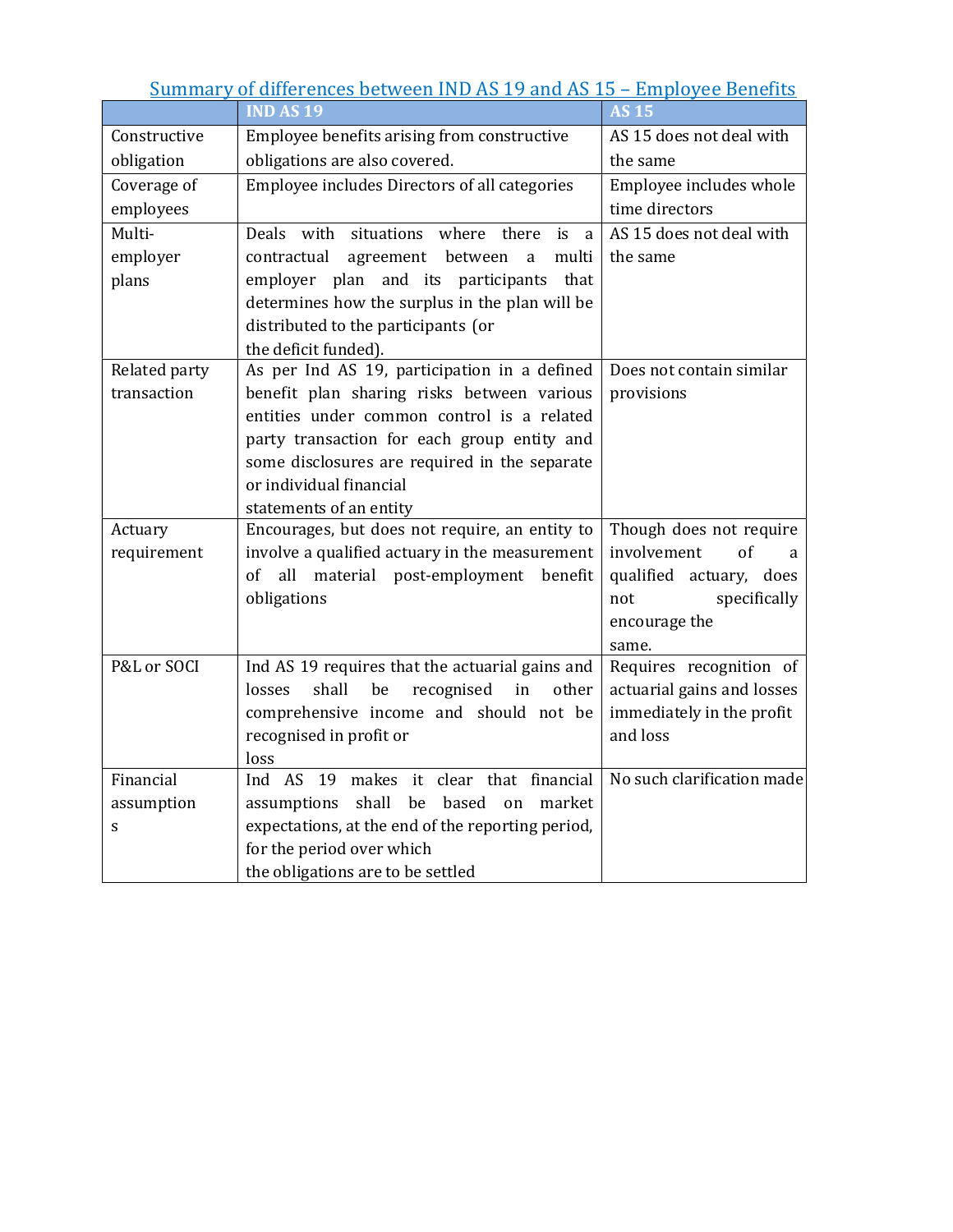| Discount rate | Rate to be used to discount PEB obligation shall | The rate used to discount |
|---------------|--------------------------------------------------|---------------------------|
|               | be determined by reference to market yields on   | post-employment benefit   |
|               | government bonds.                                | obligations<br>should     |
|               | However, subsidiaries, associates,<br>joint      | always be determined by   |
|               | ventures and branches domiciled outside India    | reference<br>market<br>to |
|               | shall discount using the rate determined by      | yields at the<br>balance  |
|               | reference to market yields at the end of the     | sheet<br>date<br>on       |
|               | reporting period on high quality corporate       | government bond           |
|               | bonds. In case, such subsidiaries, associates,   |                           |
|               | joint ventures and branches are domiciled in     |                           |
|               | countries where there is no deep market in       |                           |
|               | such bonds, the market yields (at the end of the |                           |
|               | reporting period) on                             |                           |
|               | government bonds of that country shall be used.  |                           |

# Summary of differences between IND AS 23 and AS 16 – Borrowing costs

|                          | <b>IND AS 23</b>                           | $\overline{AS16}$               |
|--------------------------|--------------------------------------------|---------------------------------|
| <b>Biological assets</b> | Borrowing costs on qualifying assets       | Not mentioned in AS 16          |
|                          | which are basically measured at fair value |                                 |
|                          | will not                                   |                                 |
|                          | be capitalized. E.g. Biological assets     |                                 |
| Inventories              | IND AS specifically states that borrowing  | If<br>inventories<br>take       |
|                          | costs should not be capitalized on         | substantial period of time to   |
|                          | Inventories<br>manufactured<br>in<br>large | them<br>bring<br>saleable<br>to |
|                          | quantities on repetitive basis.            | condition, this standard is     |
|                          |                                            | applicable<br>and<br>borrowing  |
|                          |                                            | costs can be                    |
|                          |                                            | capitalized on such inventory   |
| Effective                | IND AS requires interest costs to be       | Borrowing costs include:        |
| <b>Interest Rate</b>     | worked out using the effective Interest    | a) interest and                 |
| method                   | rate method                                | commitment charges              |
|                          |                                            | b) amortization of discounts    |
|                          |                                            | or premiums                     |
|                          |                                            | c) ancillary costs in           |
|                          |                                            | connection with                 |
|                          |                                            | arrangement of                  |
|                          |                                            | borrowings                      |
| Substantial period       | Does not provide explanation of            | Explains substantial period of  |
| of time                  | substantial                                | time to be 12 months            |
|                          | period of time                             |                                 |
| Hyperinflationary        | Borrowing costs that compensates for       | Since there is no AS on this    |
|                          | inflation should be expensed and not       | aspect, such treatment is not   |
|                          | capitalized as per IND AS 29 Financial     | used.                           |
|                          | Reporting in Hyperinflationary Economies   |                                 |
| <b>Borrowings</b>        | Borrowings of Parent and its subsidiaries  | There is no provision           |
| of Parent and            | can be used to find the weighted average   | regarding this in AS            |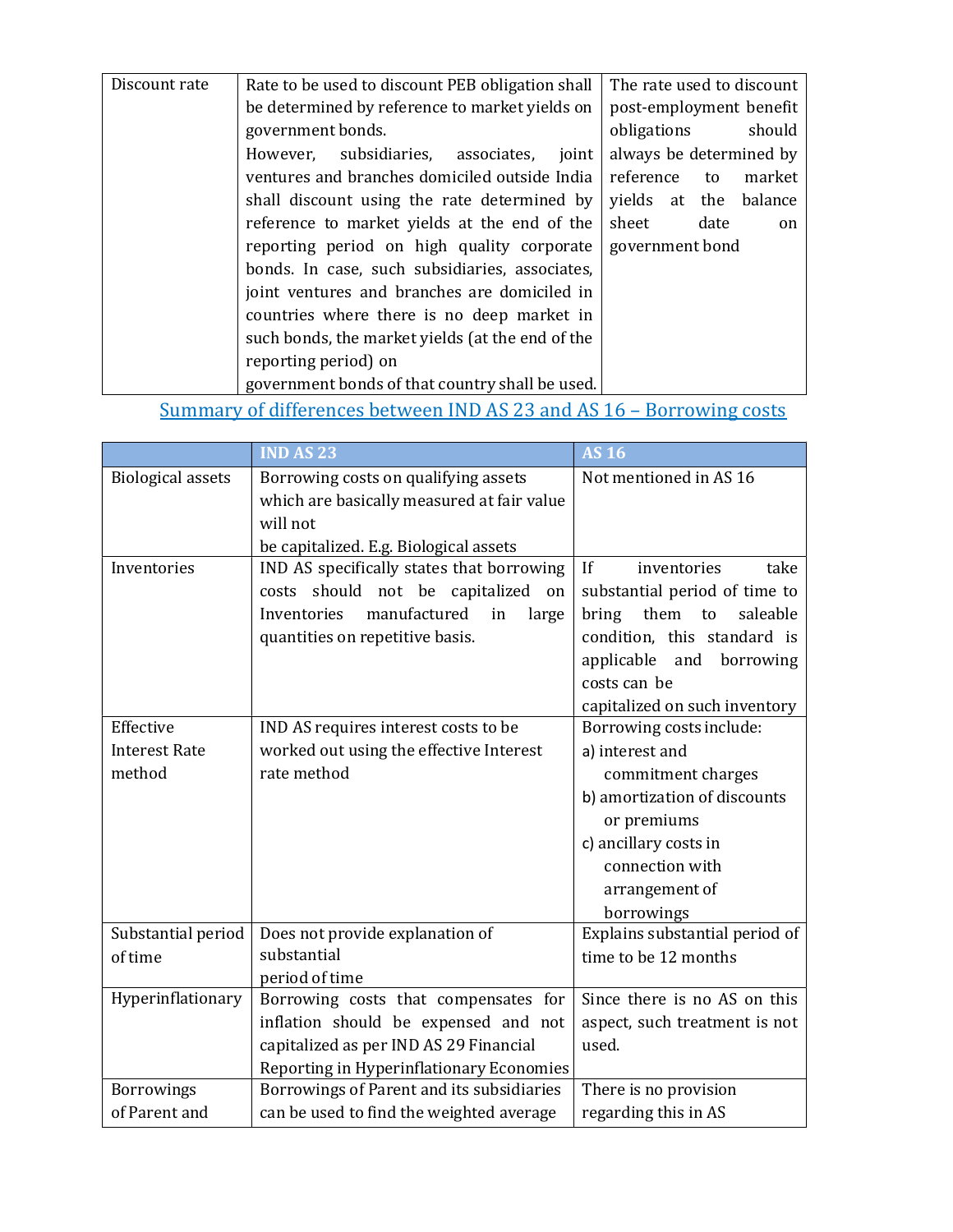| its           | borrowing costs                           |                             |
|---------------|-------------------------------------------|-----------------------------|
| subsidiaries  |                                           |                             |
| Disclosure    | Disclosure of capitalization rate used to | There is no such disclosure |
|               | determine borrowing costs needs to be     | requirement                 |
|               | done                                      |                             |
| Gains against | Where there is an unrealized exchange     | No such requirement under   |
| adjustment to | loss which is treated as an adjustment to | AS                          |
| interest cost | interest cost and subsequently any gains  |                             |
|               | in respect of same borrowings, the gain   |                             |
|               | previously<br>the extent of loss<br>to    |                             |
|               | recognized as adjustment                  |                             |
|               | should also be adjusted                   |                             |

# Summary of differences between IND AS 108 and AS 17 – Segment Reporting

|                   | <b>IND AS 108</b>                    | <b>AS 17</b>                            |
|-------------------|--------------------------------------|-----------------------------------------|
| Identification of | Based on 'management approach'       | Requires identification of two sets     |
| Segments          | operating<br>segments<br>i.e.<br>are | of segments; one based on related       |
|                   | identified based on the internal     | products and services, and the          |
|                   | reports regularly reviewed by the    | other on geographical areas based       |
|                   | entity's chief operating decision    | on the risks and returns approach.      |
|                   | maker.                               | One set is regarded as primary          |
|                   |                                      | segments and                            |
|                   |                                      | the other as secondary segments.        |
| <b>Basis</b> of   | for<br>each<br>Amounts<br>reported   | information<br>be<br>Segment<br>to      |
| measurement for   | shall<br>be<br>operating<br>segment  | prepared in conformity with the         |
| amount to be      | measured on the same basis as that   | accounting policies adopted for         |
| reported in       | by the chief operating<br>used       | preparing and presenting the            |
| segments          | decision maker for the purposes of   | financial statements. Accordingly,      |
|                   | allocating<br>the<br>resources<br>to | 17<br>also<br>defines<br>AS<br>existing |
|                   | segments<br>assessing<br>and<br>its  | segment<br>segment<br>revenue,          |
|                   | performance.                         | expense, segment result, segment        |
|                   |                                      | assets and segment liabilities.         |
| Aggregatio        | Specifies aggregation criteria for   | Does not deal with this aspect          |
| n criteria        | aggregation of two<br>or<br>more     |                                         |
|                   | segments and also requires the       |                                         |
|                   | related                              |                                         |
|                   | disclosures in this regard           |                                         |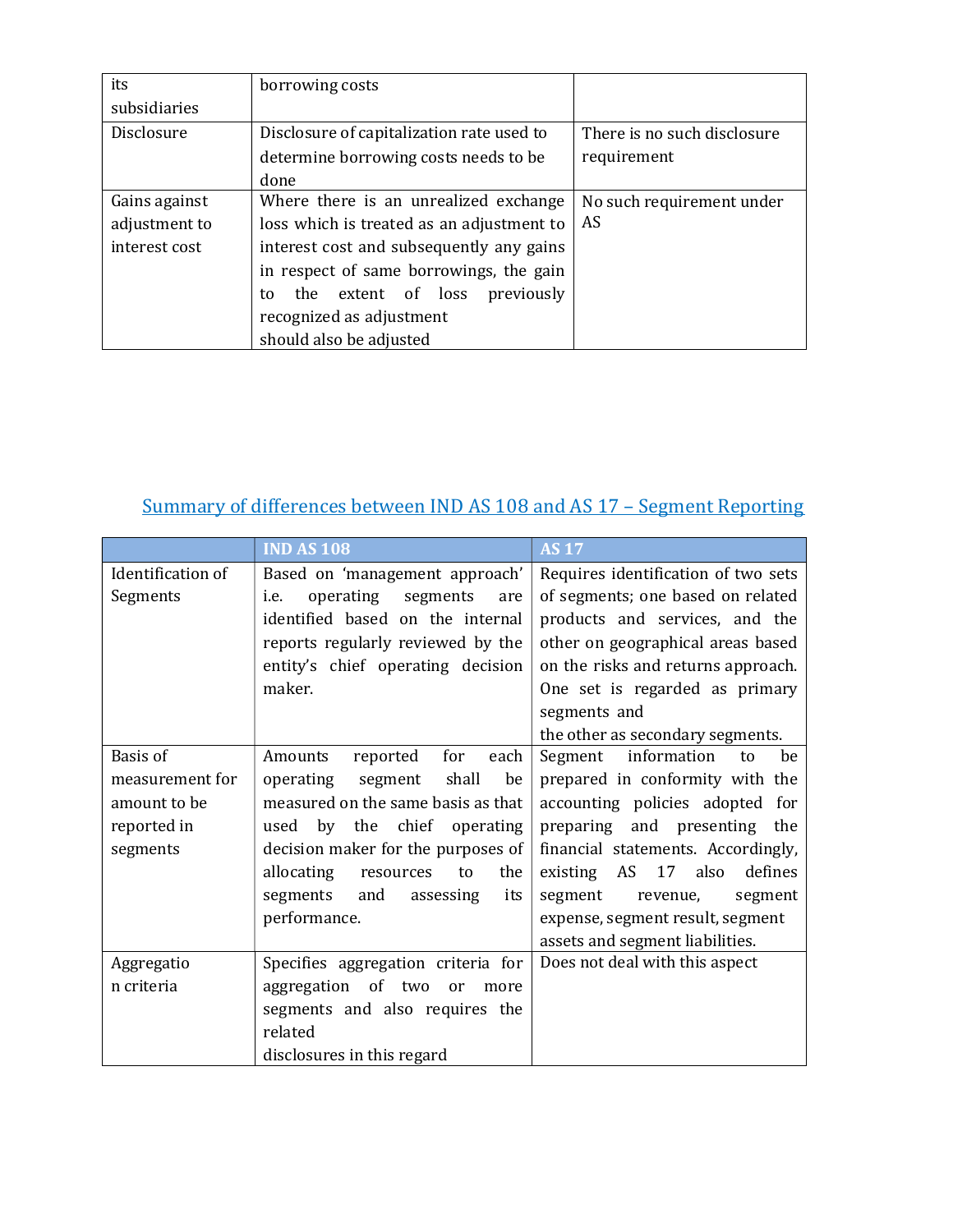| Single reporting | Requires certain disclosures even       | An explanation has been given in       |
|------------------|-----------------------------------------|----------------------------------------|
| segment          | in case of entities having single       | the existing AS 17 that in case        |
|                  | reportable segment.                     | there is neither more than one         |
|                  |                                         | business segment nor more than         |
|                  |                                         | geographical<br>one<br>segment,        |
|                  |                                         | segment information as per this        |
|                  |                                         | standard is not required to be         |
|                  |                                         | disclosed. However, this fact shall    |
|                  |                                         | be disclosed                           |
|                  |                                         | by way of footnote                     |
| Interest expense | Requires the separate disclosures       | Interest<br>relating<br>expense<br>to  |
|                  | about interest revenue and interest     | overdrafts and other operating         |
|                  | of<br>each<br>reportable<br>expense     | liabilities identified to a particular |
|                  | segment, therefore, these aspects       | segment should not be included as      |
|                  | have not been specifically dealt        | a part of the segment expense. It      |
|                  | with.                                   | also provides that in case interest    |
|                  |                                         | is included as a part of the cost of   |
|                  |                                         | inventories and those inventories      |
|                  |                                         | are part of segment assets of a        |
|                  |                                         | particular segment, such interest      |
|                  |                                         | should be considered as a segment      |
|                  |                                         | These<br>expense.<br>aspects<br>are    |
|                  |                                         | specifically dealt with keeping in     |
|                  |                                         | view that the definition of 'segment   |
|                  |                                         | expense' given                         |
|                  |                                         | in AS 17 excludes interest.            |
| Disclosures      | Requires disclosures of revenues        | Disclosures in existing AS 17 are      |
|                  | from external customers for each        | based on the classification of the     |
|                  | product and service. With regard to     | segments as primary or secondary       |
|                  | information,<br>geographical<br>it      | segments. Disclosure requirements      |
|                  | requires the disclosure of revenues     | for primary segments are more          |
|                  | from customers in the country of        | detailed as compared to secondary      |
|                  | domicile<br>and<br>all<br>in<br>foreign | segments.                              |
|                  | countries, noncurrent assets in the     |                                        |
|                  | country of domicile and all foreign     |                                        |
|                  | countries.<br>It<br>also<br>requires    |                                        |
|                  | disclosure of                           |                                        |
|                  | information about major customers.      |                                        |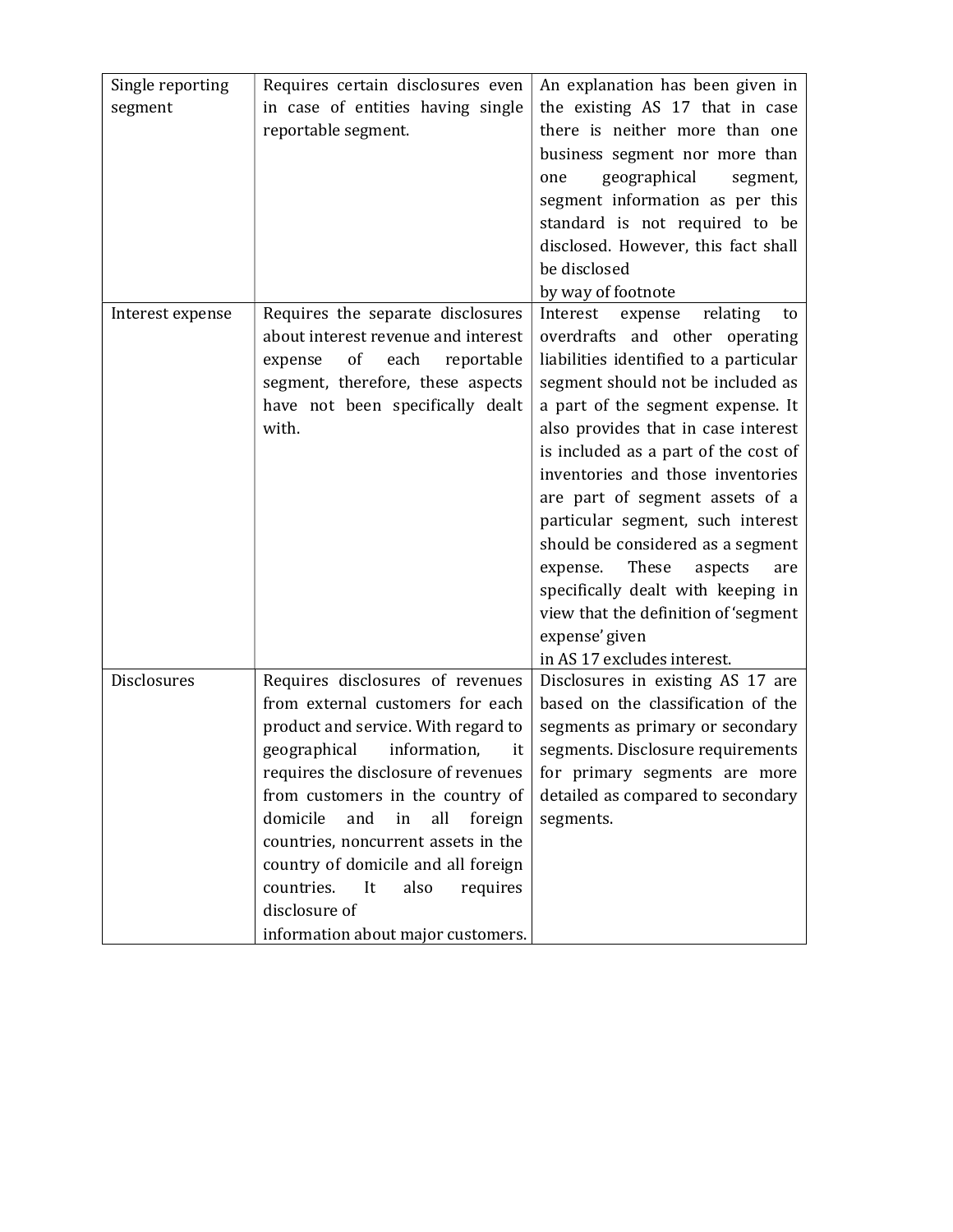#### Summary of differences between IND AS 105 and AS 24 – Non-current assets held for sale and Discontinued Operations

|                                                          | <b>IND AS 105</b>                                                                                                                                                                                                      | <b>AS 24</b>                                                                                                                                                                                                                                                                                              |
|----------------------------------------------------------|------------------------------------------------------------------------------------------------------------------------------------------------------------------------------------------------------------------------|-----------------------------------------------------------------------------------------------------------------------------------------------------------------------------------------------------------------------------------------------------------------------------------------------------------|
| Scope<br>and<br>objective                                | Specifies the accounting for non-current<br>held<br>for<br>sale,<br>and<br>assets<br>the<br>disclosure<br>presentation<br>of<br>and<br>discontinued operations                                                         | Establishes<br>principles<br>for<br>reporting information about<br>discontinuing operations. It<br>does not deal with the non-<br>current assets held for sale;<br>fixed<br>assets retired<br>from<br>active used and held for sale,<br>are dealt in existing AS 10,<br>'Accounting for<br>Fixed Assets'. |
| Definition                                               | discontinued<br>operation<br>A<br>is<br>a<br>component of an entity that represents<br>a separate major line of business or<br>geographical area, or is a subsidiary<br>acquired exclusively with a view to<br>resale. | A discontinuing operation is a<br>component of an entity that<br>represents the major line of<br>business or geographical area<br>of operations and that can be<br>distinguished<br>operationally<br>and<br>for<br>financial<br>reporting<br>purposes.                                                    |
| Discontinued<br><b>VS</b><br>Discontinuing<br>operations | discontinued<br>operation<br>A<br>is<br>a<br>component of an entity that either has<br>been disposed of or is classified as held<br>for sale.                                                                          | There<br>is<br>concept<br>of<br>no<br>discontinued operations but it<br>deals with discontinuing<br>operations.                                                                                                                                                                                           |
| Time period                                              | The sale should be expected to qualify<br>for recognition as a completed sale<br>within one year from the date of<br>classification with certain exceptions.                                                           | Does not specify any time<br>period in this regard as it<br>discontinuing<br>relates<br>to<br>operations                                                                                                                                                                                                  |
| Initial<br>Disclosur<br>e Event                          | Does not mention as it relates to<br>discontinued operation                                                                                                                                                            | <b>Specifies IDE</b>                                                                                                                                                                                                                                                                                      |
| Measurement                                              | Non-current assets (disposal groups)<br>held for sale are measured at the lower<br>of carrying amount and fair value less<br>costs to sell, and are presented<br>separately in the balance sheet.                      | AS 10 requires that the fixed<br>assets retired from active use<br>and held for disposal should<br>be<br>stated at the lower of their net<br>book value and net realisable<br>value and shown separately in<br>the financial statements.                                                                  |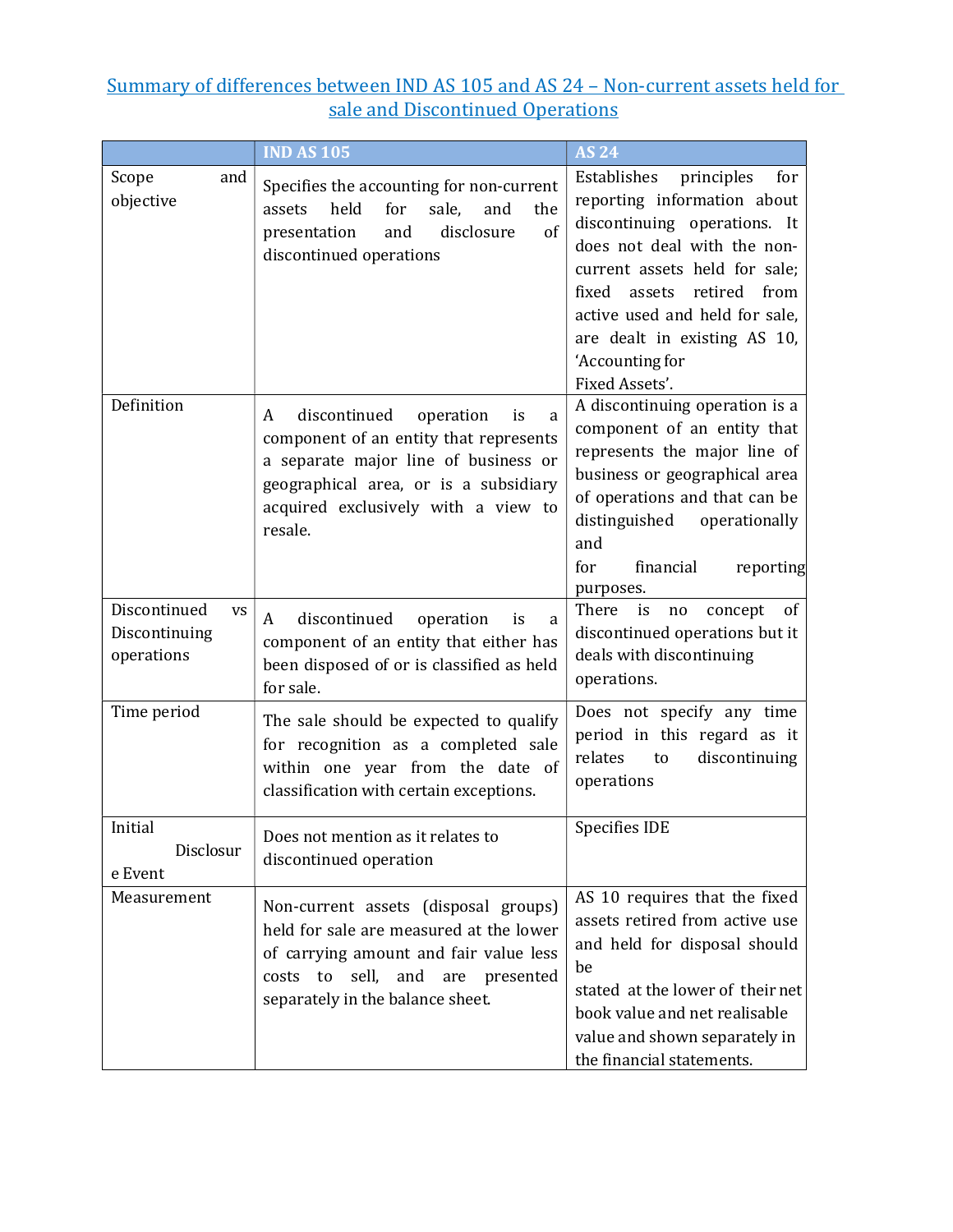| Abandonment<br>assets | of | Specifically mentions that abandonment<br>of assets should not be classified as held<br>for sale. | Abandonment of assets is<br>classified as a discontinuing<br>operation; however, changing<br>the scope of an operations or<br>the manner in which it is<br>conducted<br><i>is</i><br>not<br>abandonment and hence not a<br>discontinuing<br>operation. |
|-----------------------|----|---------------------------------------------------------------------------------------------------|--------------------------------------------------------------------------------------------------------------------------------------------------------------------------------------------------------------------------------------------------------|
|-----------------------|----|---------------------------------------------------------------------------------------------------|--------------------------------------------------------------------------------------------------------------------------------------------------------------------------------------------------------------------------------------------------------|

# Summary of differences between IND AS 36 and AS 28 – Impairment

|                               | <b>IND AS 36</b>                                                                                                                                                                                         | <b>AS 28</b>                                                                                                                                                                                                                                                                                           |
|-------------------------------|----------------------------------------------------------------------------------------------------------------------------------------------------------------------------------------------------------|--------------------------------------------------------------------------------------------------------------------------------------------------------------------------------------------------------------------------------------------------------------------------------------------------------|
| Applicability                 | Ind AS 36 applies to financial assets<br>classified as:<br>(a) subsidiaries, as defined in Ind AS<br>110,(b) associates as defined in Ind AS<br>28,<br>(c) joint ventures as defined in Ind AS<br>111    | AS 28 does not apply to such assets                                                                                                                                                                                                                                                                    |
| <b>Biologica</b><br>l assets  | Ind AS 36 specifically excludes<br>biological assets related to agricultural<br>activity                                                                                                                 | Does not exclude biological assets                                                                                                                                                                                                                                                                     |
| Frequency of<br>testing       | Ind AS 36 requires annual impairment<br>testing for an intangible asset with an<br>indefinite useful life or<br>not yet<br>available<br>for use<br>goodwill<br>and<br>acquired in a business combination | AS 28 does not require the annual<br>impairment<br>testing<br>for<br>the<br>unless there<br>goodwill<br>is<br>an<br>indication of impairment                                                                                                                                                           |
| Reversal of<br>impairmen<br>t | AS 36 prohibits the recognition of<br>reversals of impairment loss for<br>goodwill.                                                                                                                      | Impairment loss recognised for<br>goodwill should be reversed in a<br>subsequent period when it was<br>caused by a specific external event<br>of an exceptional nature that is not<br>expected to recur and subsequent<br>external events that have occurred<br>that reverse the effect of that event. |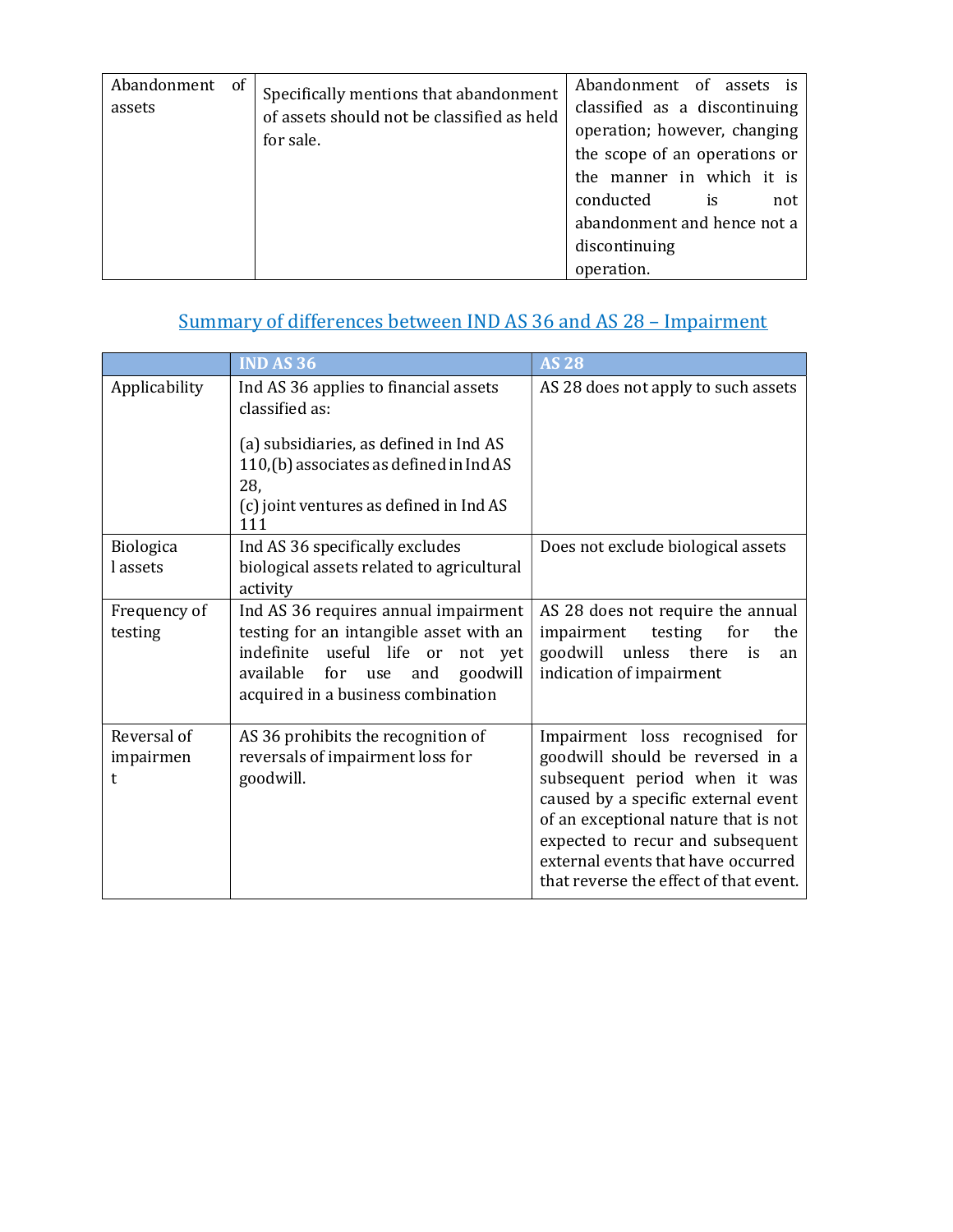| Top down & | Goodwill<br>allocated<br>cash-<br>is<br>to | Goodwill is allocated to CGUs only     |
|------------|--------------------------------------------|----------------------------------------|
| Bottom up  | generating units (CGUs) or groups of       | when the allocation can be done on     |
|            | CGUs that are expected to benefit from     | a reasonable and consistent basis.     |
|            | synergies of the<br>the<br>business        | If that requirement is not met for a   |
|            | combination from which it arose.           | specific CGU under review, the         |
|            | There is no bottom-up or top- down         | smallest CGU to which the carrying     |
|            | approach for allocation of goodwill.       | amount of goodwill can<br>be           |
|            |                                            | allocated on a reasonable and          |
|            |                                            | consistent basis must be identified    |
|            |                                            | and the impairment test carried        |
|            |                                            | out at this level. Thus, when all or a |
|            |                                            | portion of goodwill cannot be          |
|            |                                            | allocated reasonably<br>and            |
|            |                                            | consistently to the CGU<br>being       |
|            |                                            | tested for impairment, two levels      |
|            |                                            | of impairment tests are carried        |
|            |                                            | out, viz., bottom-up test and          |
|            |                                            | top-down test.                         |

#### Summary of differences between IND AS 37 and AS 29 – Provisions, Contingent liabilities and Contingent assets

|                                            | <b>IND AS 37</b>                                                                                                                                                                                                                        | <b>AS 29</b>                                                                                                                                                                                                                                                                              |
|--------------------------------------------|-----------------------------------------------------------------------------------------------------------------------------------------------------------------------------------------------------------------------------------------|-------------------------------------------------------------------------------------------------------------------------------------------------------------------------------------------------------------------------------------------------------------------------------------------|
| Constructiv<br>e<br>obligations            | A provision is recognized only when<br>a past event has created a legal or<br>constructive obligation, an outflow of<br>resources is probable<br>and<br>the<br>amount of obligation<br>be<br>can<br>estimated reliably.                 | Provisions are not recognized<br>based<br>constructive<br>on<br>obligations<br>though<br>some<br>provisions may be needed in<br>respect of obligations arising<br>from normal practice, custom<br>and a desire to maintain good<br>business relations or to act in<br>an equitable manner |
| Discounting<br>the amounts of<br>provision | Requires discounting the amounts of<br>provisions, in effect of the time value<br>of money is material                                                                                                                                  | Prohibits discounting the<br>amounts of provisions                                                                                                                                                                                                                                        |
| Disclosure of<br><b>Contingent Assets</b>  | Requires disclosure of contingent<br>assets in the financial statements<br>when the inflow of economic benefits<br>is probable. The disclosure, however,<br>should avoid misleading indications<br>of the likelihood of income arising. | Contingent assets are neither<br>recognized nor disclosed in the<br>financial statements. They are<br>usually disclosed as part of the<br>report of the approving authority<br>(e.g. Board of Directors report)                                                                           |